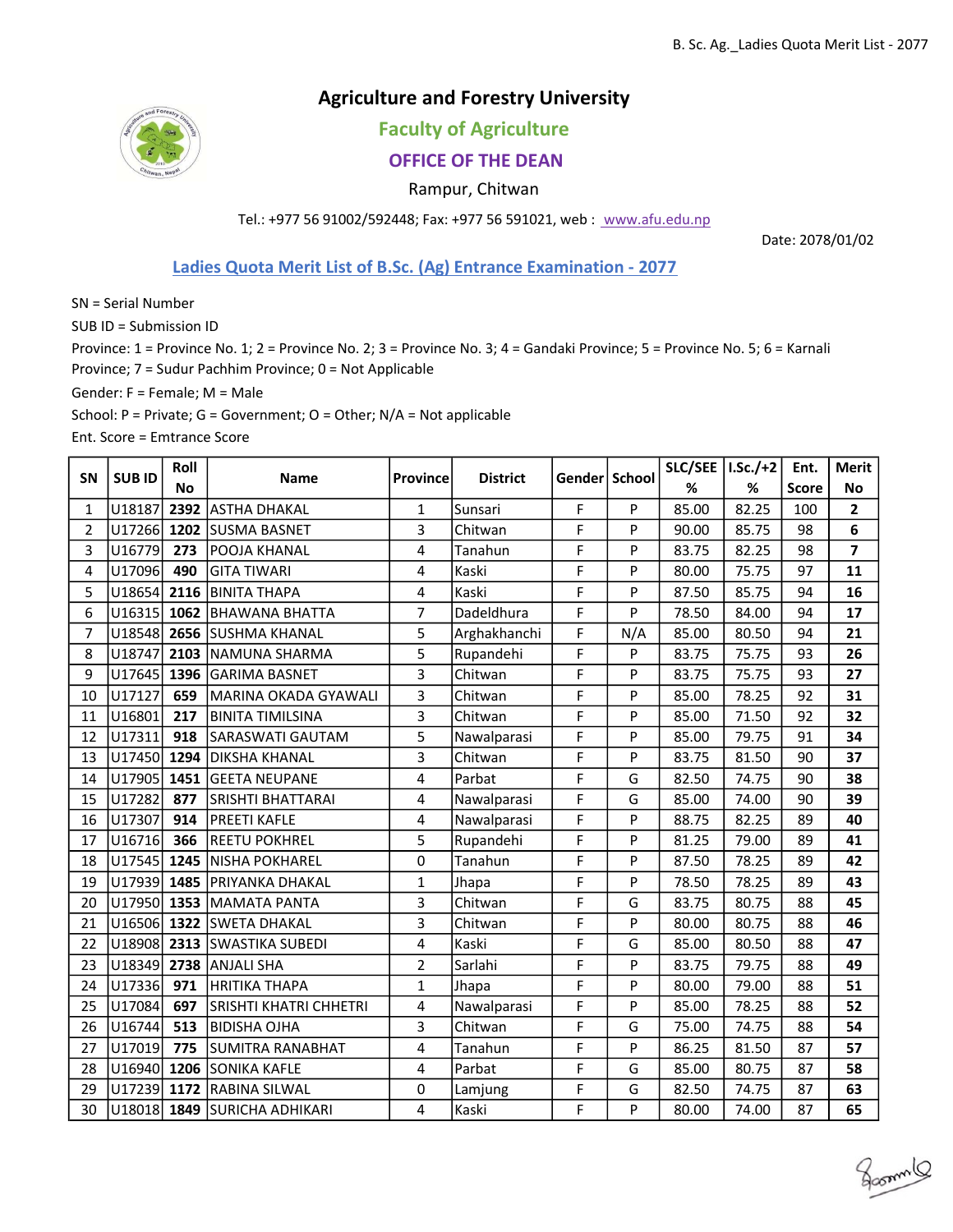| 31 | U18224 2685   |      | <b>SMRITI SUBEDI</b>         | 3                       | Chitwan        | F | P   | 85.00 | 73.25 | 87 | 66  |
|----|---------------|------|------------------------------|-------------------------|----------------|---|-----|-------|-------|----|-----|
| 32 | U16690        | 493  | <b>BISHNU NEUPANE</b>        | 5                       | Nawalparasi    | F | P   | 86.25 | 83.25 | 86 | 69  |
| 33 | U17728        |      | 1338   NRIPA GAUTAM          | 3                       | Chitwan        | F | G   | 86.25 | 79.75 | 86 | 72  |
| 34 | U16612        | 791  | SAMPADA SHARMA               | 3                       | Chitwan        | F | G   | 83.75 | 79.00 | 86 | 73  |
| 35 | U16900        | 884  | PRATHANA SILWAL              | $\mathbf{1}$            | Udayapur       | F | P   | 82.50 | 77.75 | 86 | 74  |
| 36 | U16599        | 944  | <b>BIMALA SAUD</b>           | 7                       | Kailali        | F | P   | 78.50 | 77.25 | 86 | 75  |
| 37 | U17387        | 687  | SANJITA BISHWAKARMA          | 1                       | Sankhuwasabh   | F | N/A | 77.50 | 77.25 | 86 | 76  |
| 38 | U16947        | 1024 | REETU SHARMA                 | 5                       | Rupandehi      | F | P   | 81.25 | 76.50 | 86 | 77  |
| 39 | U17256        | 842  | <b>SHRADDHA ADHIKARI</b>     | 5                       | Palpa          | F | P   | 80.00 | 74.00 | 86 | 81  |
| 40 | U17724 1354   |      | <b>ANISHA BARAL</b>          | 4                       | Kaski          | F | G   | 87.50 | 73.25 | 86 | 82  |
| 41 | U18753        |      | 1818 BHAWANA BHUSAL          | 5                       | Rupandehi      | F | P   | 85.00 | 73.25 | 86 | 83  |
| 42 | U17692 1420   |      | <b>PRATIGYA GAUTAM</b>       | 3                       | Chitwan        | F | P   | 82.50 | 71.50 | 85 | 90  |
| 43 |               |      | U18438 1913 SADIKSHYA BISTA  | 5                       | Banke          | F | G   | 83.75 | 66.50 | 85 | 91  |
| 44 | U17535        | 367  | BHAWANA RANABHAT             | 3                       | Chitwan        | F | P   | 81.25 | 83.25 | 84 | 95  |
| 45 | U18350        | 1990 | SADIKSHYA CHHETRI            | 4                       | Lamjung        | F | G   | 82.50 | 78.25 | 84 | 101 |
| 46 | U17603        | 1467 | AAYUSHMA ACHARYA             | 3                       | Chitwan        | F | P   | 82.50 | 77.25 | 84 | 102 |
| 47 | U16968        | 423  | <b>PRABINA PARAJULI</b>      | 5                       | Arghakhanchi   | F | P   | 87.50 | 76.50 | 84 | 105 |
| 48 | U16668        | 977  | PRAKRITI RANABHAT            | 4                       | Kaski          | F | P   | 82.50 | 76.50 | 84 | 106 |
| 49 | U16965        | 827  | <b>SHRISTI POKHREL</b>       | 5                       | Gulmi          | F | P   | 90.00 | 75.75 | 84 | 107 |
| 50 | U18024        | 1973 | <b>SIMANA PANTA</b>          | 3                       | Chitwan        | F | P   | 82.50 | 74.00 | 84 | 109 |
| 51 |               |      | U17831 1392 SMRITI SEDHAI    | 4                       | Lamjung        | F | P   | 87.50 | 73.25 | 84 | 111 |
| 52 | U16792        | 690  | <b>DIVYA ACHARYA</b>         | 3                       | Chitwan        | F | G   | 66.25 | 64.00 | 84 | 117 |
| 53 | U18582        | 2305 | <b>PRAKRITI BHATTARAI</b>    | $\mathbf{1}$            | Sunsari        | F | P   | 76.25 | 84.00 | 83 | 120 |
| 54 | U16819        | 640  | ATRIKA SHAH                  | 4                       | Kaski          | F | G   | 86.25 | 75.75 | 83 | 123 |
| 55 | U16287        | 473  | DAMAYANTI AWASTHI            | $\overline{7}$          | Baitadi        | F | P   | 76.25 | 73.00 | 83 | 127 |
| 56 | U18159        | 2348 | SABINA SHARMA POUDEL         | 3                       | Chitwan        | F | P   | 85.00 | 72.25 | 83 | 128 |
| 57 | U18592        |      | 2150 ANUPA SINGH             | 5                       | Rupandehi      | F | P   | 78.50 | 72.25 | 83 | 129 |
| 58 | U18914        | 1772 | <b>SHRADA NEUPANE</b>        | 4                       | Lamjung        | F | G   | 67.50 | 71.50 | 83 | 130 |
| 59 | U16897        | 543  | APSARA GURUNG                | $\overline{\mathbf{4}}$ | Kaski          | F | G   | 85.00 | 70.75 | 83 | 131 |
| 60 | U17388        | 718  | <b>BINITA PANDEY</b>         | 4                       | Kaski          | F | G   | 81.25 | 70.75 | 83 | 132 |
| 61 | U17163        | 424  | <b>RASMI THOKAR</b>          | 3                       | Makwanpur      | F | P   | 75.00 | 65.25 | 83 | 134 |
| 62 | U17142        | 122  | AASHAMA SHARMA               | 3                       | Chitwan        | F | P   | 87.50 | 84.00 | 82 | 139 |
| 63 | $U16646$ 1319 |      | SMRITI KHATIWADA             | 3                       | Chitwan        | F | P   | 82.50 | 82.25 | 82 | 141 |
| 64 |               |      | U18469 2706 AARATI PAUDEL    | 4                       | Baglung        | F | P   | 83.75 | 81.50 | 82 | 142 |
| 65 |               |      | U16570 1070 NABINA BASTAKOTI | 4                       | Nawalparasi    | F | G   | 85.00 | 80.75 | 82 | 143 |
| 66 | U16446        | 583  | <b>SARMILA ADHIKARI</b>      | 4                       | Kaski          | F | P   | 86.25 | 79.50 | 82 | 145 |
| 67 | U16739        | 999  | <b>KRIPA PAUDEL</b>          | 4                       | Parbat         | F | G   | 83.75 | 78.75 | 82 | 147 |
| 68 | U17370        | 154  | SHREESHA SUBEDI              | 5                       | Rupandehi      | F | P   | 82.50 | 78.25 | 82 | 148 |
| 69 | U16515        | 326  | <b>ASTHA KAFLE</b>           | $\overline{\mathbf{4}}$ | Tanahun        | F | G   | 83.75 | 77.25 | 82 | 149 |
| 70 | U16990        | 1046 | <b>SUMINA SAPKOTA</b>        | 4                       | Gorkha         | F | P   | 82.50 | 77.25 | 82 | 150 |
| 71 | U16946        | 203  | MONIKA SHRESTHA              | 5                       | Nawalparasi    | F | P   | 78.50 | 72.25 | 82 | 156 |
| 72 | U17534        |      | 1146 OSIKA SHRESTHA          | 4                       | Tanahun        | F | P   | 83.75 | 72.00 | 82 | 158 |
| 73 | U16891        | 720  | <b>SHRISTI ACHARYA</b>       | 5                       | Banke          | F | P   | 78.50 | 65.50 | 82 | 164 |
| 74 | U18048        | 2603 | <b>SNEHA SHRESTHA</b>        | 0                       | Tanahun        | F | P   | 75.00 | 61.50 | 82 | 165 |
| 75 | U16584        | 128  | <b>OSHIKA DURA</b>           | 0                       | Tanahun        | F | P   | 85.00 | 83.25 | 81 | 166 |
| 76 |               |      | U16406 1190 SUSMITA THAPA    | 1                       | Udayapur       | F | P   | 81.25 | 83.25 | 81 | 167 |
| 77 | U17453        | 848  | <b>PRERANA SHRESTHA</b>      | 4                       | Tanahun        | F | P   | 85.00 | 80.25 | 81 | 170 |
| 78 | U18901        |      | 2095 ALISHA LAMICHHANE       | $\overline{\mathbf{4}}$ | <b>Baglung</b> | F | G   | 86.25 | 77.25 | 81 | 173 |
| 79 |               |      | U17002 1215 AAYESHA PAUDEL   | 4                       | Parbat         | F | P   | 86.25 | 77.25 | 81 | 174 |
| 80 |               |      | U17940 1515 DEEPA BHANDARI   | 1                       | Terhathum      | F | G   | 80.00 | 74.75 | 81 | 177 |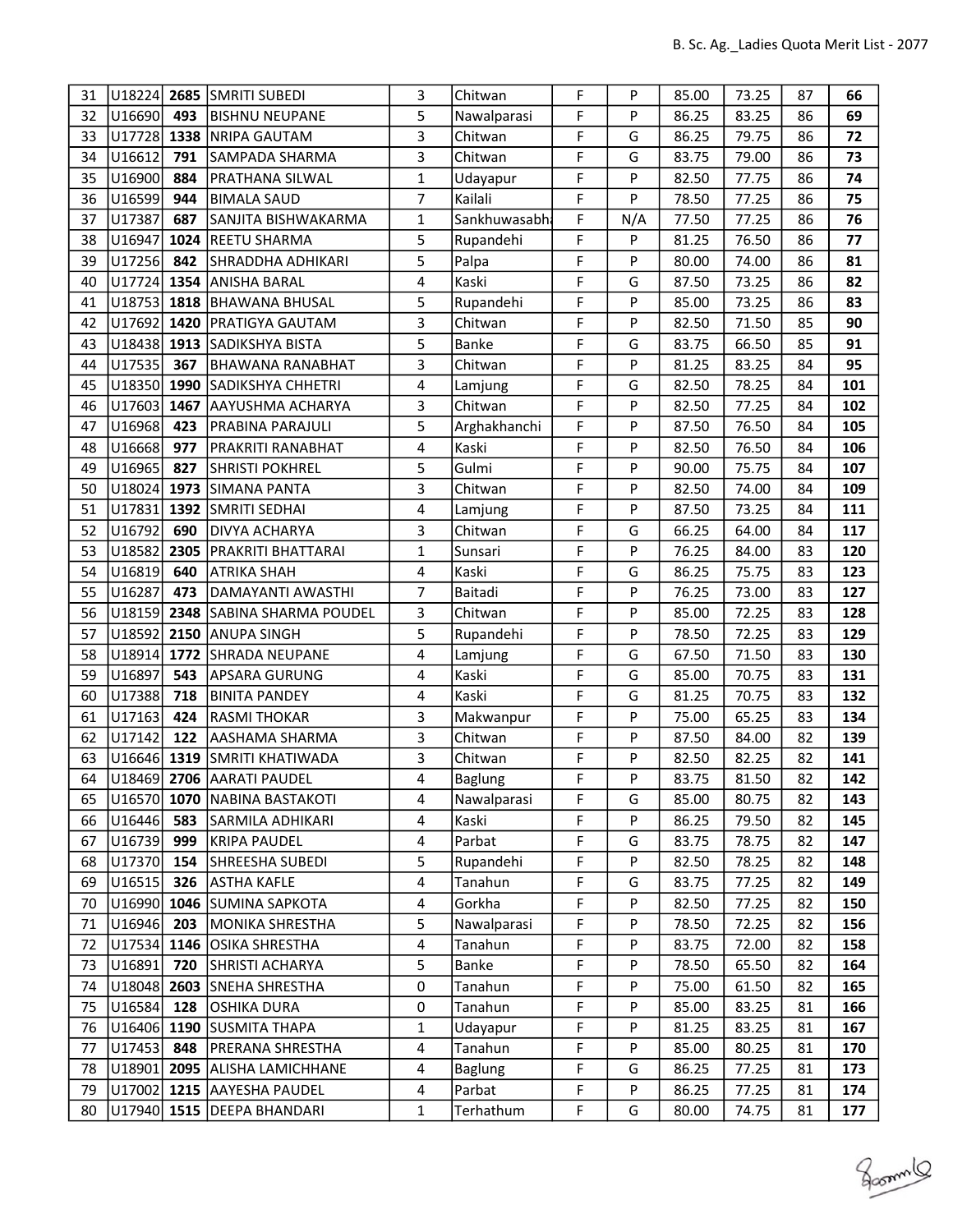| 81  | U17114             | 820  | REJU KHADKA                         | 4            | Gorkha         | F  | P   | 81.25 | 74.00 | 81 | 178 |
|-----|--------------------|------|-------------------------------------|--------------|----------------|----|-----|-------|-------|----|-----|
| 82  | U17423             | 1038 | NIKITA NEUPANE                      | 5            | Kapilvastu     | F  | P   | 81.25 | 74.00 | 81 | 179 |
| 83  | U18195 2289        |      | <b>ANUSHA SUBEDI</b>                | 4            | Nawalparasi    | F  | G   | 83.75 | 70.75 | 81 | 180 |
| 84  | U16861             | 195  | <b>SUSAN YADAV</b>                  | 5            | Rupandehi      | F  | G   | 80.00 | 68.25 | 81 | 184 |
| 85  | U17926 1457        |      | SABINA SHRESTHA                     | 3            | Chitwan        | F  | P   | 76.25 | 62.25 | 81 | 187 |
| 86  | U18934             | 2069 | SARASWOTI SAPKOTA                   | 4            | Nawalparasi    | F  | P   | 88.75 | #REF! | 80 | 193 |
| 87  | U16877             | 1017 | PRAJITA DEVKOTA                     | 4            | Tanahun        | F  | P   | 76.25 | 79.00 | 80 | 195 |
| 88  | U17011             | 269  | MAMATA BHANDARI                     | 1            | Jhapa          | F  | P   | 72.50 | 78.25 | 80 | 197 |
| 89  | U17629 1705        |      | <b>SAMIKSHYA KOIRALA</b>            | 5            | Nawalparasi    | F  | P   | 81.25 | 74.25 | 80 | 200 |
| 90  | U18042             | 1798 | <b>SWIKRITI GIRI</b>                | $\pmb{0}$    | Chitwan        | F  | G   | 83.75 | 72.25 | 80 | 202 |
| 91  | U16941             | 140  | SONI RANA MAGAR                     | 5            | Rupandehi      | F  | P   | 80.00 | 72.25 | 80 | 203 |
| 92  | U17220             | 283  | <b>ASTHA SINGH</b>                  | 2            | Siraha         | F  | G   | 80.00 | 69.75 | 80 | 206 |
| 93  | U16362             | 242  | LAXMI KUMARI BINADI                 | 7            | Kailali        | F  | G   | 73.75 | 66.00 | 80 | 210 |
| 94  | U18049             | 2353 | DIPA ADHIKARI                       | $\mathbf{1}$ | Morang         | F  | G   | 72.50 | 65.75 | 80 | 211 |
| 95  | U16441             | 232  | <b>UMISHA UPRETI</b>                | $\mathbf{1}$ | Jhapa          | F  | G   | 76.25 | 64.25 | 80 | 212 |
| 96  | U16799             | 133  | <b>PRAKRITI POUDEL</b>              | 4            | Syangja        | F  | P   | 83.75 | 62.75 | 80 | 214 |
| 97  | U16298 1138        |      | <b>PRINSHA NEUPANE</b>              | $\mathbf{1}$ | Sankhuwasabha  | F  | P   | 85.00 | 83.25 | 79 | 216 |
| 98  | U16355             | 249  | SHRADDHA LAMICHHANE                 | 3            | Chitwan        | F  | G   | 89.00 | 80.75 | 79 | 217 |
| 99  | U16945             | 1201 | SABINA BOHARA                       | 5            | Rupandehi      | F  | P   | 78.50 | 80.75 | 79 | 218 |
| 100 | U17438 1072        |      | <b>ARCHANA SHARMA</b>               | 2            | Mahottari      | F  | P   | 81.25 | 78.25 | 79 | 223 |
| 101 | U18704 2318        |      | LAJJA SIGDEL                        | 3            | Chitwan        | F  | P   | 80.00 | 75.75 | 79 | 225 |
| 102 | U18987             | 2207 | <b>BINITA KHANAL</b>                | 4            | Palpa          | F  | G   | 85.00 | 74.75 | 79 | 226 |
| 103 | U18562             | 1742 | SANSKRITI BHATTARAI                 | $\mathbf 1$  | Sunsari        | F  | P   | 82.50 | 74.00 | 79 | 227 |
| 104 | U18055             | 2364 | MANISHA SUBEDI                      | 4            | <b>Baglung</b> | F  | G   | 80.00 | 74.00 | 79 | 228 |
| 105 | U17925             | 1448 | SUMIKSHA SHRESTHA                   | 3            | Chitwan        | F  | P   | 80.00 | 72.25 | 79 | 230 |
| 106 | U16652             | 924  | PRATIVA YADAV                       | 0            | Siraha         | F  | G   | 76.63 | 70.00 | 79 | 231 |
| 107 | U17870             | 1528 | KOPILA ACHARYA                      | 4            | Kaski          | F  | P   | 81.25 | 69.75 | 79 | 232 |
| 108 | U <sub>16356</sub> | 523  | AGRIMA KHANAL                       | 4            | Gorkha         | F  | P   | 66.25 | 69.00 | 79 | 233 |
| 109 | U17557             | 1618 | <b>GEETA KUMARI CHAUDHARY</b>       | $\mathbf{1}$ | Sunsari        | F  | P   | 67.50 | 68.50 | 79 | 234 |
| 110 | U18017             | 2490 | <b>SUJATA KHANAL</b>                | 0            | Arghakhanchi   | F. | G   | 72.50 | 68.25 | 79 | 235 |
| 111 | U17553             | 1121 | PRIYA PATHAK                        | 5            | Kapilvastu     | F  | P   | 71.25 | 67.25 | 79 | 239 |
| 112 | U18596 1778        |      | JIGYANSA KAFLE                      | 5            | Kapilvastu     | F  | G   | 76.25 | 65.75 | 79 | 241 |
| 113 | U17671             | 1369 | <b>SUPRIYA PATHAK</b>               | 5            | Palpa          | F  | P   | 70.00 | 64.50 | 79 | 242 |
|     | 114 U17470         | 874  | <b>ISHWORI POUDEL</b>               | 4            | Baglung        | F  | N/A | 81.25 | 59.00 | 79 | 244 |
|     | 115   U16867       | 657  | APNA BOGATI                         | 3            | Chitwan        | F  | P   | 75.00 | 59.00 | 79 | 245 |
|     | 116 U16556         | 421  | ANIKITA POUDEL                      | 3            | Chitwan        | F  | P   | 86.25 | 83.25 | 78 | 246 |
| 117 | U16327             | 353  | SMRITI RIJAL                        | 2            | Parsa          | F  | G   | 81.25 | 80.75 | 78 | 247 |
|     | 118 U17228         | 832  | KALPANA BHANDARI                    | 4            | Nawalparasi    | F  | P   | 85.00 | 78.25 | 78 | 249 |
| 119 | U17343             | 668  | PUJA SUBEDI                         | 3            | Chitwan        | F  | G   | 83.75 | 76.50 | 78 | 250 |
| 120 | U17660 1395        |      | BHUMIKA BANSHI THAKURI              | 3            | Chitwan        | F  | P   | 78.50 | 76.50 | 78 | 251 |
| 121 |                    |      | U17619 1707 KANCHAN GHIMIRE         | 3            | Chitwan        | F  | G   | 82.50 | 74.75 | 78 | 253 |
| 122 | U16880 1065        |      | <b>ELINA DEVKOTA</b>                | 4            | Gorkha         | F  | P   | 81.25 | 74.75 | 78 | 254 |
|     | 123 U17923 1405    |      | <b>AAKRITI THAPA CHHETRI</b>        | 3            | Chitwan        | F  | G   | 88.75 | 74.00 | 78 | 255 |
| 124 | U <sub>16516</sub> | 294  | <b>PRASHUNA KHANAL</b>              | 4            | Gorkha         | F  | P   | 78.50 | 74.00 | 78 | 256 |
|     | 125 U16702         | 205  | JYOTI LAMICHHANE                    | 3            | Chitwan        | F  | G   | 72.50 | 71.50 | 78 | 259 |
|     | 126 U17133         | 467  | <b>TRISHNA PARAJULI</b>             | 3            | Chitwan        | F  | G   | 71.25 | 71.50 | 78 | 260 |
| 127 | U16856             | 672  | PRASANSHA DHAKAL                    | 1            | Udayapur       | F  | P   | 75.00 | 71.25 | 78 | 263 |
| 128 | U16640 1103        |      | <b>BARSHA SADAULA</b>               | 3            | <b>Dhading</b> | F  | P   | 82.50 | 65.50 | 78 | 266 |
| 129 | U17964             | 1919 | <b>SUSMA PANTA</b>                  | 0            | Lamjung        | F  | G   | 76.25 | 63.25 | 78 | 267 |
|     |                    |      | 130   U18300   1835   SHOVA NEUPANE | 5            | Palpa          | F  | P   | 81.25 | 80.75 | 77 | 271 |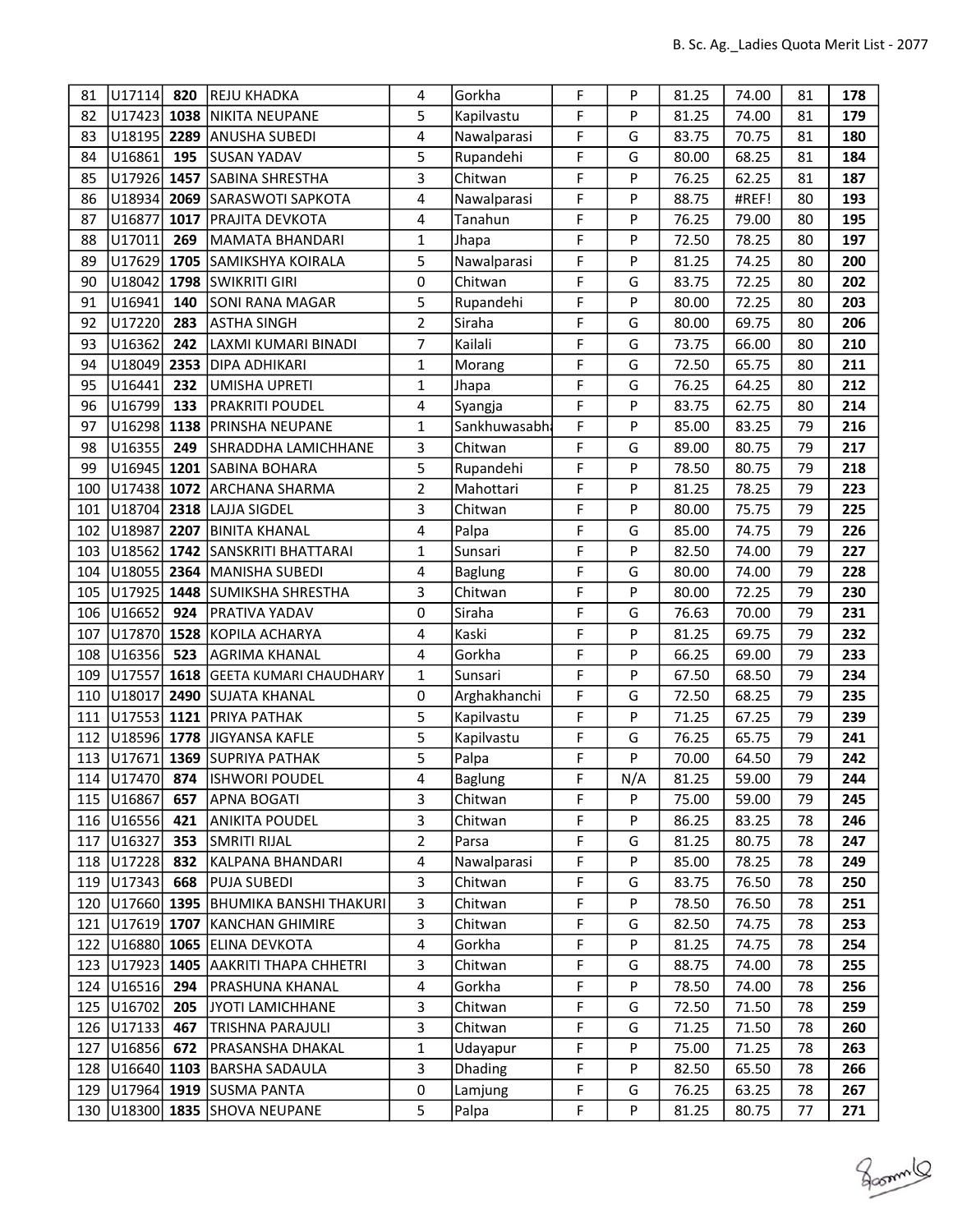| 131 | U16935       | 476  | RUCHI SHARMA                  | 5              | Rupandehi      | F | P   | 85.00 | 78.25 | 77 | 273 |
|-----|--------------|------|-------------------------------|----------------|----------------|---|-----|-------|-------|----|-----|
| 132 | U17688       | 1690 | <b>SUSMA LAMICHHANE</b>       | 4              | Parbat         | F | P   | 81.25 | 77.25 | 77 | 274 |
| 133 | U17038       | 291  | BISESHTA ARYAL                | 4              | Nawalparasi    | F | N/A | 81.25 | 77.25 | 77 | 276 |
| 134 | U16597       | 502  | SAHANA BASNET                 | $\mathbf{1}$   | Solukhumbu     | F | P   | 82.50 | 76.50 | 77 | 277 |
| 135 | U16464       | 1312 | SANSHILA POKHREL              | 3              | Chitwan        | F | G   | 86.25 | 75.75 | 77 | 278 |
| 136 | U16775       | 870  | SMRITI ADHIKARI               | 4              | Nawalparasi    | F | P   | 82.50 | 74.75 | 77 | 281 |
| 137 | U17162       | 1027 | <b>BHAGAWATI PARAJULI</b>     | 4              | Nawalparasi    | F | G   | 82.50 | 71.50 | 77 | 282 |
| 138 | U17354       | 980  | <b>ANISHA SHRESTHA</b>        | 3              | Chitwan        | F | P   | 77.50 | 71.50 | 77 | 283 |
| 139 | U16795       | 241  | <b>BRIJIELA ROKAHA</b>        | 4              | Syangja        | F | P   | 85.00 | 70.75 | 77 | 284 |
| 140 | U18521       | 2607 | TINA LIMBU                    | 1              | Terhathum      | F | P   | 81.25 | 70.75 | 77 | 285 |
| 141 | U17128       | 403  | <b>DIKSHA KHANAL</b>          | 3              | Chitwan        | F | P   | 81.25 | 69.75 | 77 | 287 |
| 142 | U17610 1441  |      | AARATI OJHA                   | 3              | Chitwan        | F | P   | 80.00 | 69.00 | 77 | 288 |
| 143 | U16429       | 725  | PRAJINA KANDEL                | 3              | Chitwan        | F | P   | 82.50 | 65.75 | 77 | 293 |
| 144 | U17800       | 1367 | SUDHA PAUDEL                  | 4              | Parbat         | F | P   | 81.25 | 64.50 | 77 | 294 |
| 145 | U18445       | 1814 | LEENA ADHIKARI                | 3              | Kathmandu      | F | P   | 81.25 | 63.50 | 77 | 295 |
| 146 | U16765       | 965  | SUJITA ADHIKARI               | 4              | Lamjung        | F | G   | 80.00 | 62.25 | 77 | 296 |
| 147 | U17720 1573  |      | <b>BARSHA RIMAL</b>           | $\overline{2}$ | Parsa          | F | P   | 87.50 | 83.25 | 76 | 303 |
| 148 |              |      | U16390 1185 ANJALI SHRIWASTAV | $\overline{2}$ | Dhanusa        | F | N/A | 78.50 | 81.50 | 76 | 304 |
| 149 | U17615 1359  |      | ANJU ADHIKARI                 | 3              | Chitwan        | F | P   | 86.25 | 78.25 | 76 | 305 |
| 150 | U17988 2227  |      | CHANDANI KHADKA               | $\mathbf{1}$   | Ilam           | F | P   | 82.50 | 78.25 | 76 | 306 |
| 151 | U17665 1398  |      | PRATIKSHYA PANTHI             | 5              | Arghakhanchi   | F | P   | 82.50 | 77.25 | 76 | 309 |
| 152 | U17759       | 1364 | <b>PRAGYA BHURTEL</b>         | 3              | Chitwan        | F | P   | 83.75 | 75.75 | 76 | 310 |
| 153 | U17146       | 551  | SHUSILA KHATRI                | 4              | Syangja        | F | G   | 80.00 | 75.75 | 76 | 311 |
| 154 | U17215       | 1155 | <b>SUBINA MISHRA</b>          | 3              | Chitwan        | F | P   | 85.00 | 70.75 | 76 | 317 |
| 155 | U17668       |      | 1351 AAKRITI PYAKUREL         | $\mathbf{1}$   | Morang         | F | P   | 81.25 | 70.50 | 76 | 319 |
| 156 | U16542       | 964  | RABINA POKHAREL               | 0              | Arghakhanchi   | F | G   | 81.25 | 69.75 | 76 | 320 |
| 157 | U16359       | 278  | ANISHA KARKI                  | $\mathbf{1}$   | Udayapur       | F | P   | 80.00 | 69.75 | 76 | 321 |
| 158 | U16823       | 714  | SHUBHEKSHA SHARMA             | 4              | Lamjung        | F | G   | 78.50 | 69.50 | 76 | 322 |
| 159 | U18115       | 2200 | RIMA K.C.                     | 4              | Syangja        | F | G   | 77.50 | 69.50 | 76 | 323 |
| 160 | U17842       | 1598 | PRITHVI DEVI BARTAULA         | 3              | Chitwan        | F | P   | 76.25 | 67.25 | 76 | 326 |
| 161 | U16440       | 777  | <b>PRATISHA GIRI</b>          | $\mathbf{1}$   | Jhapa          | F | G   | 77.50 | 66.50 | 76 | 329 |
| 162 | U16756       | 598  | <b>SARBAGYA ACHARYA</b>       | 6              | Dailekh        | F | P   | 83.75 | 61.25 | 76 | 334 |
| 163 | U17861       | 1498 | MANJU ADHIKARI                | 3              | Dhading        | F | G   | 87.50 | 84.00 | 75 | 338 |
|     | 164 U16539   | 506  | MONIKA PAUDEL                 | 4              | Parbat         | F | G   | 87.50 | 82.25 | 75 | 339 |
|     | 165   U18664 |      | <b>2575 ASMITA KHADKA</b>     | 4              | <b>Baglung</b> | F | P   | 87.50 | 78.75 | 75 | 341 |
|     | 166 U17539   | 939  | <b>SALISHA RANABHAT</b>       | 3              | Chitwan        | F | P   | 81.25 | 77.25 | 75 | 343 |
| 167 | U17628 1345  |      | SHAKSHI BARBARIYA             | 0              | Parsa          | F | P   | 83.75 | 76.50 | 75 | 344 |
| 168 | U17656 1566  |      | <b>ASMITA BHUSAL</b>          | 3              | Chitwan        | F | P   | 83.75 | 76.50 | 75 | 345 |
| 169 | U17065       | 460  | <b>DIVYA BASNET</b>           | $\mathbf{1}$   | Ilam           | F | P   | 78.50 | 76.50 | 75 | 346 |
| 170 | U16636       | 272  | <b>ALISHA CHHETRI</b>         | 4              | Parbat         | F | P   | 88.75 | 75.75 | 75 | 348 |
| 171 | U18112       | 2675 | REJINA KARKI                  | 1              | Udayapur       | F | P   | 80.00 | 75.75 | 75 | 351 |
| 172 | U17278       | 257  | KRITIKA TIWARI                | 4              | Syangja        | F | P   | 78.50 | 75.75 | 75 | 352 |
| 173 | U17145       | 112  | POOJA TIMILSINA               | 4              | Nawalparasi    | F | P   | 86.25 | 74.75 | 75 | 353 |
| 174 | U17166       | 597  | <b>KRITIKA POKHREL</b>        | $\mathbf{1}$   | Sunsari        | F | P   | 81.25 | 74.75 | 75 | 354 |
| 175 | U18913       | 2365 | ISHU THAPA                    | 5              | Rupandehi      | F | P   | 85.00 | 74.00 | 75 | 355 |
| 176 | U16907       | 1177 | <b>PRIYA YADAV</b>            | 5              | Nawalparasi    | F | P   | 81.25 | 71.50 | 75 | 359 |
| 177 | U17303       | 717  | <b>ANISHA BOGATI</b>          | 3              | Chitwan        | F | G   | 81.25 | 70.75 | 75 | 362 |
| 178 | U17663       | 1637 | <b>ANUPA GHIMIRE</b>          | 3              | Chitwan        | F | P   | 80.00 | 70.75 | 75 | 363 |
|     | 179 U17130   | 829  | <b>BIPANA KHANAL</b>          | 5              | Palpa          | F | G   | 82.50 | 69.75 | 75 | 364 |
| 180 | U16904       | 880  | SUKRITI BHANDARI              | 5              | Rupandehi      | F | P   | 81.25 | 69.75 | 75 | 365 |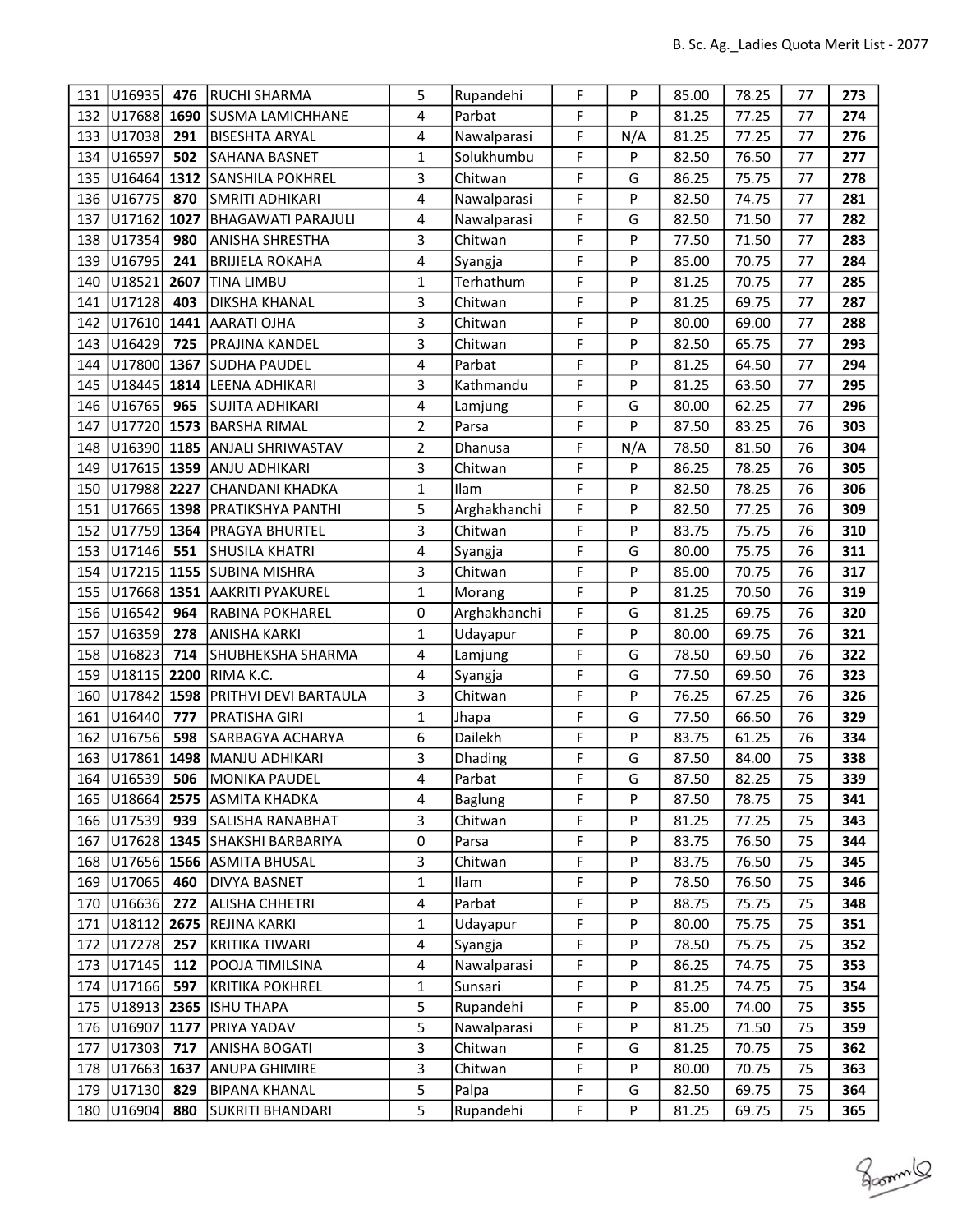| 181        | U16961                 | 565         | lsujata tamang                              | 3              | Sindhuli         | F      | P      | 80.00          | 69.75          | 75       | 366        |
|------------|------------------------|-------------|---------------------------------------------|----------------|------------------|--------|--------|----------------|----------------|----------|------------|
| 182        | U17097                 | 1209        | PRIYANKA ADHIKARI                           | 5              | <b>Banke</b>     | F      | P      | 76.25          | 69.00          | 75       | 368        |
| 183        | U16985                 | 664         | ANKITA GUPTA                                | 5              | Nawalparasi      | F      | P      | 68.75          | 67.25          | 75       | 369        |
| 184        | U18480                 | 2516        | <b>PRAMILA POUDEL</b>                       | 3              | Kavrepalanchol   | F      | G      | 78.50          | 66.50          | 75       | 370        |
| 185        | U17089                 | 224         | <b>SHANTI PANDEY</b>                        | 4              | Nawalparasi      | F      | G      | 76.25          | 66.50          | 75       | 371        |
| 186        | U17103                 | 871         | SIRISHA PRASAIN                             | $\mathbf{1}$   | Jhapa            | F      | P      | 72.50          | 65.75          | 75       | 373        |
| 187        | U18059                 | 2274        | SOPHIYA ACHARYA                             | 3              | Chitwan          | F      | G      | 78.50          | 64.75          | 75       | 374        |
| 188        | U18788                 |             | 1912 SMRITI GHIMIRE                         | 4              | Tanahun          | F      | P      | 77.50          | 58.25          | 75       | 378        |
| 189        | U17851                 | 1455        | NAMRATA KAPHLE                              | 4              | Kaski            | F      | G      | 87.50          | 81.50          | 74       | 380        |
| 190        | U17112                 | 1314        | PRERANA SHARMA                              | 4              | Parbat           | F      | P      | 88.75          | 81.00          | 74       | 381        |
| 191        | U16561                 | 813         | <b>ANISHA POUDEL</b>                        | 3              | Chitwan          | F      | P      | 83.75          | 80.75          | 74       | 382        |
| 192        | U17551                 | 343         | YAM KUMARI BHATTA                           | 3              | Chitwan          | F      | P      | 80.00          | 79.00          | 74       | 385        |
| 193        | U17454                 |             | 1043 SMRITI GHIMIRE                         | 4              | Tanahun          | F      | G      | 87.50          | 77.00          | 74       | 386        |
| 194        | U16784                 | 401         | <b>PRATIKSHYA GHIMIRE</b>                   | 3              | Dolakha          | F      | P      | 87.50          | 76.50          | 74       | 387        |
| 195        | U17686                 | 1462        | MANJILA LAMICHHANE                          | 3              | Chitwan          | F      | P      | 80.00          | 76.50          | 74       | 388        |
| 196        | U16459                 | 1035        | <b>ARPANA KHANAL</b>                        | 4              | Tanahun          | F      | G      | 83.75          | 75.75          | 74       | 390        |
| 197        | U17078                 | 339         | <b>BIRATA POUDEL</b>                        | 3              | Chitwan          | F      | G      | 82.50          | 72.25          | 74       | 391        |
| 198        | U16995 1307            |             | <b>ABISHIKA KAFLE</b>                       | 5              | Rupandehi        | F      | P      | 76.25          | 72.25          | 74       | 392        |
| 199        | U17716 1336            |             | <b>PRITI ROY</b>                            | $\mathbf{1}$   | Sunsari          | F      | P      | 81.25          | 71.50          | 74       | 393        |
| 200        | U16602                 | 1057        | <b>SARU PARIYAR</b>                         | 5              | Dang             | F      | P      | 85.00          | 70.75          | 74       | 395        |
| 201        | U18028                 | 2448        | ASMITA SHRESTHA                             | $\overline{2}$ | Sarlahi          | F      | O      | 73.75          | 70.75          | 74       | 398        |
| 202        | U18286                 | 2315        | NIKITA CHALISE                              | 3              | Chitwan          | F      | G      | 72.50          | 70.75          | 74       | 399        |
| 203        | U16953                 | 406         | <b>KRITI NYAUPANE</b>                       | 4              | Parbat           | F      | G      | 82.50          | 69.75          | 74       | 400        |
| 204        | U16858                 | 836         | <b>BISHNU NEUPANE</b>                       | 5              | Nawalparasi      | F      | P      | 78.50          | 69.00          | 74       | 404        |
| 205        | U17041                 | 302         | <b>LAXMI DAHAL</b>                          | 4              | Kaski            | F      | G      | 76.25          | 69.00          | 74       | 405        |
| 206        | U16723                 | 860         | ANITA GIRI CHHETRI                          | 5              | Arghakhanchi     | F      | P      | 68.75          | 66.50          | 74       | 406        |
| 207        | U18179                 | 1963        | SAMJHANA BHATT                              | $\overline{7}$ | Kanchanpur       | F      | P      | 68.75          | 62.25          | 74       | 412        |
| 208        | U16943                 | 637         | MANJILA SHRESTHA                            | 5              | Palpa            | F      | P      | 80.00          | 61.50          | 74       | 413        |
| 209        | U18454                 | 2160        | SANKALPA SHRESTHA                           | 4              | Lamjung          | F      | G      | 77.50          | 61.00          | 74       | 414        |
| 210        | U17263                 | 378         | SANTOSHI KUNWAR                             | 4              | Tanahun          | F      | P      | 77.50          | 59.75          | 74       | 415        |
| 211        | U18874                 | 2308        | <b>SUNITA THARU</b>                         | 5              | Bardiya          | F      | P      | 80.00          | 59.00          | 74       | 417        |
| 212        | U17040                 | 750         | SUMINTRI YADAV                              | $\overline{2}$ | Bara             | F      | P      | 73.75          | 57.25          | 74       | 421        |
| 213        | U16587                 | 865         | <b>SRISHTI PAUDEL</b>                       | 4              | Parbat           | F      | P      | 90.00          | 82.25          | 73       | 425        |
|            | 214 U17491             | 567         | SHREYA PANDEY                               | 0              | Kapilvastu       | F      | P      | 86.25          | 79.00          | 73       | 426        |
|            |                        |             | 215   U17088   1204   PALAK CHHETRI         | 3              | Chitwan          | F      | P      | 85.00          | 78.25          | 73       | 427        |
|            | 216 U17099             | 762         | <b>SULOCHANA ARYAL</b>                      | 3              | Chitwan          | F      | P      | 81.25          | 78.25          | 73       | 429        |
| 217        | U17654                 | 1615        | <b>BINUTA SUBEDI</b>                        | 3              | Chitwan          | F      | P      | 76.25          | 78.25          | 73       | 430        |
|            | 218 U18037             |             | 1866   KHUSHI PHOKHAREL                     | 0              | Jhapa            | F      | G      | 86.25          | 77.25          | 73       | 431        |
| 219        | U17659                 | 1497        | MANISHA ADHIKARI                            | 5<br>5         | Kapilvastu       | F<br>F | G      | 86.25          | 77.00          | 73       | 432        |
| 220        | U18147                 | 1994        | SADHANA KHANAL                              |                | Palpa            |        | G      | 75.00          | 75.75          | 73       | 434        |
| 221        | U16463                 | 909         | <b>TRIPTI PANTA</b>                         | 4              | Lamjung          | F      | G<br>P | 73.75          | 75.75          | 73       | 435        |
| 222        | U16777                 | 115         | SADIKSHYA SAPKOTA                           | 3              | Chitwan          | F      |        | 80.00          | 74.00          | 73       | 437        |
| 223        | U16544                 | 174         | PRATIKSHYA KUNWAR                           | 4              | Kaski            | F<br>F | P<br>P | 76.25          | 73.50          | 73       | 439        |
| 224        | U16405<br>225   U17966 | 1233        | <b>SUGANDHA SINHA</b><br>1873 JANAKI PATHAK | 2<br>4         | Dhanusa          | F      |        | 81.25<br>83.75 | 73.25<br>72.25 | 73       | 440<br>441 |
|            | U18506                 |             |                                             |                | Syangja<br>Rolpa | F      | G<br>P | 85.00          | 71.00          | 73       | 444        |
| 226<br>227 | U17180                 | 2690<br>213 | SUPRIYA BUDHA MAGAR<br>EESHA RAI            | 5<br>1         | Khotang          | F      | P      | 82.50          | 70.75          | 73<br>73 | 445        |
| 228        | U17609                 | 1546        | SUDIPTA SAPKOTA                             | 4              | Kaski            | F      | G      | 87.50          | 70.25          | 73       | 447        |
|            | 229 U17152             | 903         | PRIYANKA PAUDEL                             | 5              | Nawalparasi      | F      | P      | 80.00          | 69.75          | 73       | 449        |
|            | U16816                 | 461         | <b>SUJATA THAPA</b>                         | 4              | Nawalparasi      | F      | G      | 76.25          | 69.00          | 73       | 451        |
| 230        |                        |             |                                             |                |                  |        |        |                |                |          |            |

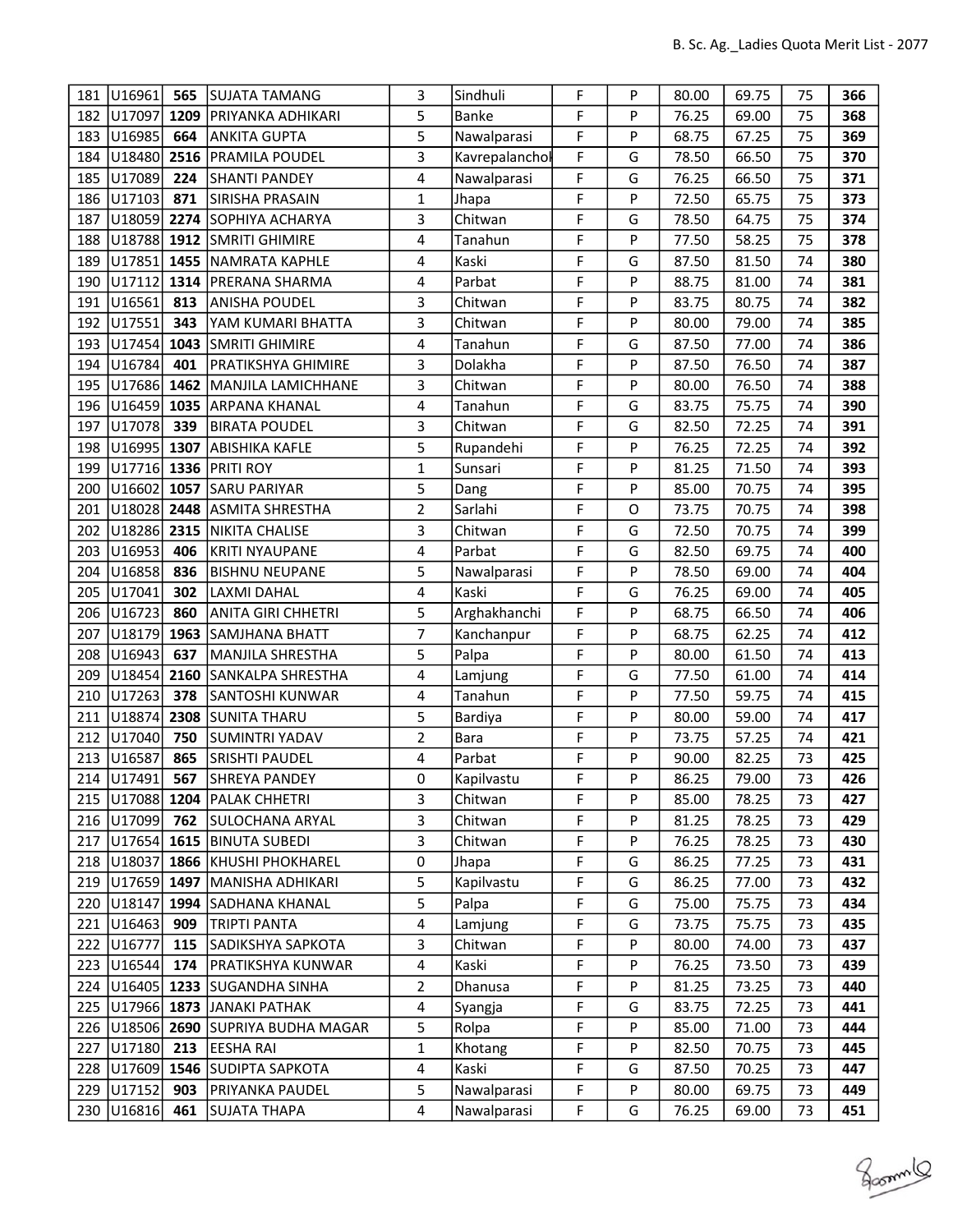| 231 | U17719 1519        |      | DEEVIKA POUDEL                    | 4                       | Kaski          | F | G   | 81.25 | 66.25 | 73 | 453 |
|-----|--------------------|------|-----------------------------------|-------------------------|----------------|---|-----|-------|-------|----|-----|
| 232 | U17077             | 620  | <b>PRERANA GURUNG</b>             | 4                       | Gorkha         | F | G   | 72.50 | 65.50 | 73 | 454 |
| 233 | U16902             | 1083 | <b>RITU SAPKOTA</b>               | 4                       | Baglung        | F | N/A | 73.75 | 63.50 | 73 | 458 |
| 234 | U17193             | 132  | BHAGWATI DHAKAL                   | 4                       | Syangja        | F | P   | 71.25 | 63.25 | 73 | 459 |
| 235 | U16533             | 921  | <b>ROMA GURUNG</b>                | 4                       | Kaski          | F | P   | 76.25 | 61.50 | 73 | 463 |
| 236 | U17194             | 383  | <b>ANISHA THAPA</b>               | $\overline{\mathbf{4}}$ | Syangja        | F | G   | 71.25 | 60.75 | 73 | 466 |
| 237 | U18595             | 2108 | <b>RUMA RAI</b>                   | $\mathbf{1}$            | Ilam           | F | P   | 62.50 | 60.75 | 73 | 467 |
| 238 | U18850 1819        |      | MALIKA LIMBU                      | $\mathbf{1}$            | Jhapa          | F | P   | 78.50 | 59.25 | 73 | 468 |
| 239 | U18461             | 2519 | <b>AASTHA PAUDEL</b>              | 4                       | Myagdi         | F | P   | 80.00 | 59.00 | 73 | 469 |
| 240 | U17731             | 1662 | <b>MANWEE GUPTA</b>               | $\mathbf{1}$            | Sunsari        | F | P   | 75.00 | 57.25 | 73 | 471 |
| 241 | U17420             | 182  | RANJANA RANABHAT                  | 3                       | Chitwan        | F | P   | 83.75 | 76.50 | 72 | 475 |
| 242 | U18437             | 2065 | <b>ANJALI YADAV</b>               | 2                       | Dhanusa        | F | P   | 82.50 | 75.75 | 72 | 476 |
| 243 | U16959             | 222  | SAMRACHANA NEUPANE                | 4                       | Kaski          | F | G   | 76.25 | 74.50 | 72 | 477 |
| 244 | U18088             | 1961 | <b>ALBINA KARKI</b>               | 3                       | Ramechhap      | F | P   | 87.50 | 74.00 | 72 | 479 |
| 245 | U17999             | 1997 | YOGITA SARKI                      | 4                       | Nawalparasi    | F | G   | 85.00 | 74.00 | 72 | 480 |
| 246 | U17085             |      | 1324 SUSHMITA SUBEDI              | 3                       | Chitwan        | F | P   | 81.25 | 74.00 | 72 | 481 |
| 247 |                    |      | U17269 1199 SUSHMA PAUDEL         | 0                       | <b>Baglung</b> | F | P   | 76.25 | 74.00 | 72 | 482 |
| 248 | U18043             | 2584 | <b>AARTI KUMARI</b>               | $\overline{2}$          | Dhanusa        | F | G   | 66.25 | 74.00 | 72 | 484 |
| 249 | U17184             | 542  | AYUSHA SUBEDI                     | 3                       | Chitwan        | F | P   | 78.50 | 73.25 | 72 | 486 |
| 250 | U18093             |      | 1766 SUPRIYA TIMSINA              | 1                       | Jhapa          | F | P   | 83.75 | 72.75 | 72 | 487 |
| 251 | U16307             | 1157 | <b>ICHCHHA OJHA</b>               | 3                       | Chitwan        | F | P   | 85.00 | 72.25 | 72 | 488 |
| 252 | U16955             | 227  | ASHMITA PANDEY                    | 5                       | Palpa          | F | P   | 73.75 | 71.50 | 72 | 489 |
| 253 | U18529             | 2371 | SAPANA CHAULAGAIN DAHA            | 3                       | Dolakha        | F | G   | 58.75 | 71.22 | 72 | 490 |
| 254 | U18935             | 2372 | <b>SRIJANA BHATTA</b>             | 3                       | Chitwan        | F | G   | 75.00 | 70.75 | 72 | 491 |
| 255 | U17854             | 1475 | <b>NIJA NEUPANE</b>               | 4                       | Tanahun        | F | P   | 82.50 | 70.25 | 72 | 492 |
| 256 | U17203             | 810  | LAXMI KATUWAL                     | $\mathbf{1}$            | Jhapa          | F | P   | 81.25 | 69.75 | 72 | 493 |
| 257 | U16487             | 1150 | <b>DIKSHA MARSAI THAPA</b>        | 5                       | Arghakhanchi   | F | P   | 86.25 | 69.00 | 72 | 494 |
| 258 | U18014             | 1810 | <b>PUNAM BHUSAL</b>               | 5                       | Nawalparasi    | F | P   | 73.75 | 69.00 | 72 | 495 |
| 259 | U17852             | 1671 | <b>SISAM BHANDARI</b>             | 5                       | Rupandehi      | F | G   | 80.00 | 68.50 | 72 | 496 |
| 260 | U17586 1357        |      | <b>AARATI SUBEDI</b>              | 7                       | Kailali        | F | P   | 76.25 | 68.25 | 72 | 497 |
| 261 | U16545             | 904  | <b>AMRITA ACHARYA</b>             | 5                       | Rupandehi      | F | P   | 70.00 | 68.25 | 72 | 499 |
| 262 | U <sub>18416</sub> | 2360 | <b>SMRITI MAHATO</b>              | 3                       | Chitwan        | F | G   | 86.25 | 67.25 | 72 | 500 |
| 263 |                    |      | U17056 1011 SRIJANA ADHIKARI      | 1                       | Jhapa          | F | G   | 67.50 | 67.00 | 72 | 501 |
|     |                    |      | 264 U18084 2620 SUJESHNA B.K      | 3                       | Chitwan        | F | P   | 78.50 | 64.75 | 72 | 503 |
|     |                    |      | 265   U18531   2604   KRITI KAFLE | 3                       | Chitwan        | F | P   | 73.75 | 64.00 | 72 | 505 |
|     | 266 U17059 1181    |      | <b>BINITA SHRESTHA</b>            | 3                       | Sindhuli       | F | G   | 66.25 | 64.00 | 72 | 506 |
| 267 | U17091             | 288  | SHOVA ADHIKARI                    | 4                       | Parbat         | F | G   | 83.75 | 63.25 | 72 | 507 |
| 268 | U17540             | 799  | <b>SAPANA GAUTAM</b>              | 5                       | Palpa          | F | P   | 75.00 | 63.25 | 72 | 508 |
| 269 | U18604             | 2669 | MANISHA PANDEY                    | 5                       | Gulmi          | F | G   | 71.25 | 63.25 | 72 | 509 |
| 270 | $ 017815 $ 1617    |      | <b>PURNA KUMARI ROKAHA</b>        | 4                       | Syangja        | F | G   | 76.25 | 62.75 | 72 | 510 |
| 271 | U17564             |      | 1355 SACHIDA KHAREL               | $\mathbf 1$             | Jhapa          | F | P   | 80.00 | 61.75 | 72 | 513 |
| 272 | U18587             | 2388 | MANDILA TAMANG                    | 3                       | Chitwan        | F | P   | 75.00 | 61.50 | 72 | 515 |
| 273 | U18010             | 2631 | <b>DHANA BHUSAL</b>               | 4                       | Nawalparasi    | F | G   | 81.25 | 60.75 | 72 | 516 |
| 274 | U16598             | 225  | MINA THAPA                        | 1                       | Jhapa          | F | P   | 71.25 | 59.50 | 72 | 517 |
| 275 | U17957             |      | 1964 SUSMITA SAPKOTA              | 4                       | Nawalparasi    | F | G   | 70.00 | 58.00 | 72 | 520 |
| 276 | U17856 1371        |      | SAMIKSHA SAPKOTA                  | 5                       | Rupandehi      | F | G   | 76.25 | 57.25 | 72 | 521 |
| 277 | U16425             |      | 1109 SMRITI ADHIKARI              | 3                       | Chitwan        | F | P   | 82.50 | 80.75 | 71 | 523 |
| 278 | U18853             | 1771 | ROJINA SHRESTHA                   | 4                       | Gorkha         | F | P   | 52.50 | 79.10 | 71 | 525 |
| 279 | U17525 1323        |      | KAJAL GC                          | 3                       | Chitwan        | F | P   | 78.50 | 79.00 | 71 | 526 |
| 280 | U16311             | 989  | PRABISHA REGMI                    | 3                       | Chitwan        | F | P   | 85.00 | 78.25 | 71 | 527 |

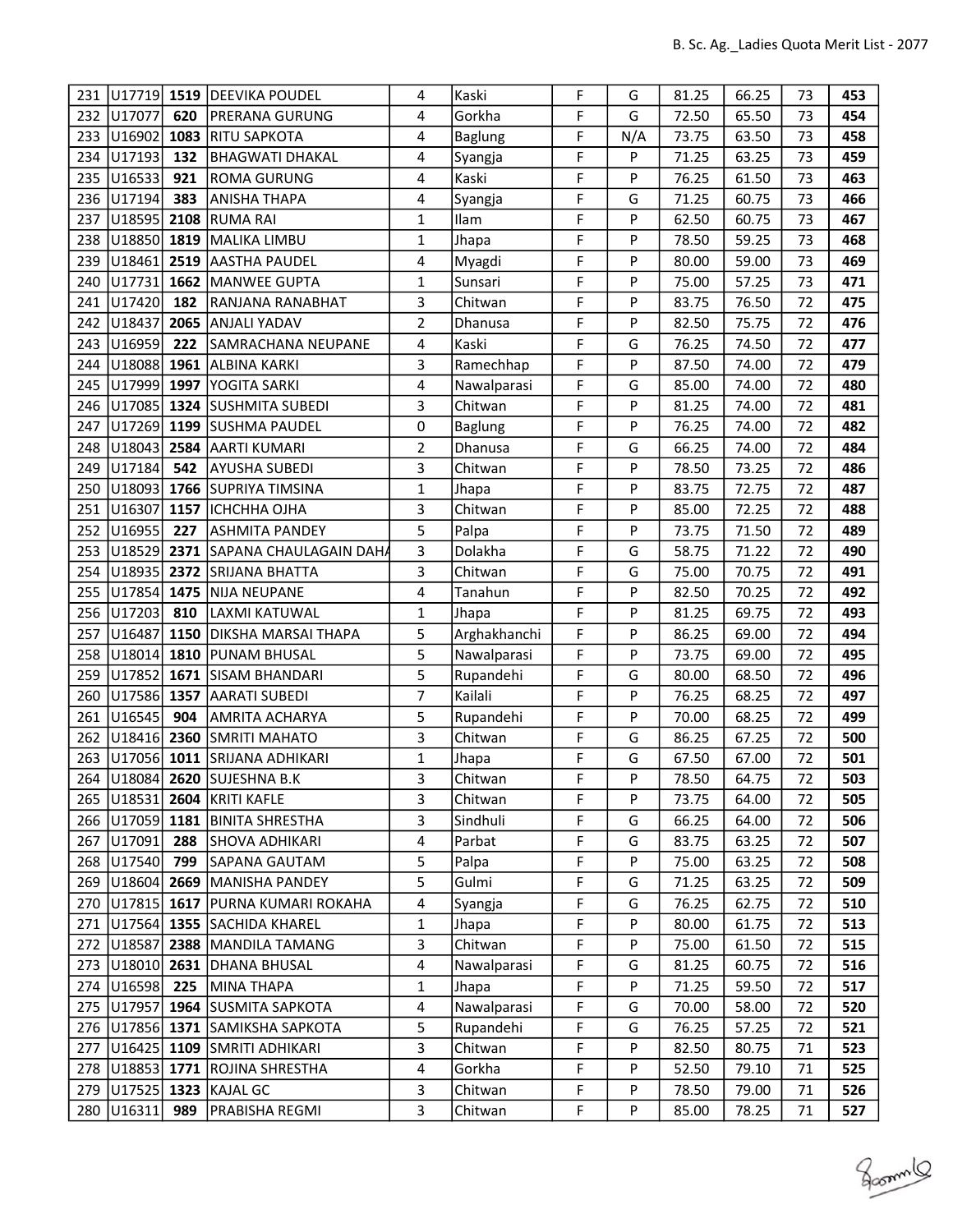| 281 | U16820              | 546  | LAXMI THAKUR                               | $\mathbf{1}$   | Morang         | F | P   | 71.25 | 78.00 | 71 | 528 |
|-----|---------------------|------|--------------------------------------------|----------------|----------------|---|-----|-------|-------|----|-----|
| 282 | U17869 1704         |      | <b>PRIYANKA REGMI</b>                      | 3              | Chitwan        | F | G   | 85.00 | 77.25 | 71 | 529 |
| 283 | U17312              | 1055 | <b>LILA BHUSAL</b>                         | 5              | Dang           | F | P   | 77.50 | 77.25 | 71 | 530 |
| 284 | U18898              | 2731 | <b>TUBINA DANGI</b>                        | $\mathbf{1}$   | Terhathum      | F | P   | 81.25 | 76.50 | 71 | 531 |
| 285 | U16536              | 468  | MENUKA ADHIKARI                            | 4              | Syangja        | F | G   | 75.00 | 74.00 | 71 | 535 |
| 286 | U16714              | 1044 | MAMATA GIRI                                | 5              | Pyuthan        | F | P   | 82.50 | 73.75 | 71 | 536 |
| 287 | U16909              | 199  | <b>ISHA NEPAL</b>                          | $\mathbf{1}$   | Jhapa          | F | P   | 76.25 | 73.75 | 71 | 537 |
| 288 | U17242              | 307  | XOESANG MAYA TAMANG                        | $\mathbf{1}$   | Sunsari        | F | P   | 76.25 | 72.00 | 71 | 539 |
| 289 | U17288              | 554  | NIRMALA BARAL                              | 4              | Lamjung        | F | P   | 81.25 | 70.75 | 71 | 543 |
| 290 | U17805              | 1694 | SHALINI KUMARI JAISWAL                     | 5              | Nawalparasi    | F | P   | 81.25 | 69.75 | 71 | 546 |
| 291 | U18863              | 2051 | SAPANA ACHARYA                             | 4              | Baglung        | F | N/A | 70.00 | 69.00 | 71 | 547 |
| 292 | U16521              | 797  | PRASAMSHA GHIMIRE                          | 3              | Chitwan        | F | P   | 81.25 | 68.25 | 71 | 548 |
| 293 | U18449              | 2024 | <b>DIKSHA SUBEDI</b>                       | 4              | Nawalparasi    | F | G   | 85.00 | 67.25 | 71 | 549 |
| 294 | U17475              | 1208 | <b>SUMINA THAPA</b>                        | $\mathbf{1}$   | Jhapa          | F | P   | 78.50 | 67.00 | 71 | 550 |
| 295 | U17393              | 469  | <b>EKATA POUDEL</b>                        | 4              | Kaski          | F | P   | 87.50 | 66.50 | 71 | 551 |
| 296 | U17755              | 1564 | <b>SUSHILA BARAL</b>                       | 4              | Kaski          | F | G   | 82.50 | 66.50 | 71 | 552 |
| 297 | U18511              | 2458 | RAKSHA SHRESTHA                            | 3              | <b>Dhading</b> | F | G   | 80.00 | 66.50 | 71 | 553 |
| 298 | U17872              |      | 1362 ANJALI NEUPANE                        | 4              | Syangja        | F | G   | 80.00 | 65.75 | 71 | 555 |
| 299 | U16999              | 856  | PRIYANSHI YADAV                            | 5              | Rupandehi      | F | P   | 78.50 | 65.75 | 71 | 556 |
| 300 | U16806              | 324  | SMRITI SAPKOTA                             | 5              | Nawalparasi    | F | P   | 75.00 | 65.75 | 71 | 557 |
| 301 | U17962              | 2097 | PRERANA OJHA                               | $\mathbf{1}$   | Morang         | F | P   | 75.00 | 65.75 | 71 | 558 |
| 302 | U17448              | 457  | IKSHYA SHAHI                               | 4              | Syangja        | F | P   | 81.25 | 65.50 | 71 | 560 |
| 303 | U17563              | 1503 | SUJITA ACHARYA                             | 3              | Sindhupalchok  | F | P   | 76.25 | 65.25 | 71 | 561 |
| 304 | U16424              | 189  | <b>RAKHI SAH</b>                           | $\overline{2}$ | Dhanusa        | F | P   | 78.50 | 64.75 | 71 | 562 |
| 305 | U17622              | 1645 | <b>BIHANI DANGI</b>                        | 5              | Dang           | F | P   | 86.25 | 64.00 | 71 | 563 |
| 306 | U18370 2013         |      | <b>MANASI POUDEL</b>                       | 3              | Chitwan        | F | P   | 80.00 | 64.00 | 71 | 564 |
| 307 | U17623              | 1433 | <b>RASHMI GAIRHE</b>                       | 4              | Tanahun        | F | G   | 78.50 | 64.00 | 71 | 565 |
| 308 | U18080              | 2307 | <b>ASIKA GIRI</b>                          | 5              | Dang           | F | P   | 76.25 | 64.00 | 71 | 566 |
| 309 | U17413              | 426  | SUCHANA THAPA                              | 4              | Tanahun        | F | G   | 58.75 | 64.00 | 71 | 567 |
| 310 | U18583              | 2413 | <b>ROSHANI SINGH</b>                       | 2              | Rautahat       | F | P   | 80.00 | 63.25 | 71 | 568 |
| 311 | U17953              | 1631 | NAMINA RUWALI                              | 3              | Dhading        | F | G   | 77.50 | 61.50 | 71 | 570 |
| 312 | U17219              | 1179 | <b>AAKRITI PRASAIN</b>                     | $\pmb{0}$      | Bara           | F | G   | 76.25 | 61.00 | 71 | 571 |
| 313 | U16842              | 449  | PRAMISHA LAUDARI                           | 4              | Tanahun        | F | G   | 71.25 | 55.50 | 71 | 575 |
|     |                     |      | 314 U18598 2715 BENJU BARAL                | 4              | Kaski          | F | Ρ   | 87.50 | 85.75 | 70 | 577 |
|     | 315   U16966   514  |      | <b>TULSA PANDE</b>                         | 5              | Nawalparasi    | F | P   | 83.75 | 79.00 | 70 | 578 |
|     | 316 U17479          | 289  | SUMITRA RAI                                | $\mathbf{1}$   | Solukhumbu     | F | P   | 88.75 | 78.25 | 70 | 579 |
| 317 | U17323              | 896  | SMRITI POUDEL                              | 5              | Nawalparasi    | F | P   | 83.75 | 78.25 | 70 | 580 |
|     | 318   U16358   1129 |      | NIKITA JHA                                 | $\mathbf{1}$   | Morang         | F | P   | 83.75 | 77.25 | 70 | 583 |
|     | 319 U18503          | 2302 | MONITA SHAH                                | 1              | Sunsari        | F | P   | 82.50 | 77.25 | 70 | 584 |
|     | 320 U16814          | 632  | <b>BIVIKA ARYAL</b>                        | 5              | Gulmi          | F | G   | 81.25 | 77.25 | 70 | 585 |
| 321 | U16317              | 945  | <b>ASMITA PANTHA</b>                       | 5              | Nawalparasi    | F | P   | 85.00 | 75.75 | 70 | 586 |
|     | 322 U16566          | 696  | <b>BABITA ACHARYA</b>                      | 0              | Jumla          | F | P   | 77.50 | 74.75 | 70 | 588 |
|     |                     |      | 323   U16704   1254   MADHAVI THAPALIYA    | 3              | Chitwan        | F | 0   | 72.50 | 74.00 | 70 | 589 |
| 324 |                     |      | U17583 1394 ASTHA KAFLE                    | $\pmb{0}$      | Sarlahi        | F | O   | 83.75 | 73.25 | 70 | 590 |
|     |                     |      | 325   U17806   1703   KRITI KUMARI SAPKOTA | 4              | Syangja        | F | P   | 86.25 | 73.00 | 70 | 591 |
|     | 326 U18516 1777     |      | VENESSA SHAH                               | 2              | Dhanusa        | F | G   | 82.50 | 73.00 | 70 | 592 |
| 327 |                     |      | U18009 2246 MONIKA SHRESTHA                | 4              | Nawalparasi    | F | G   | 81.25 | 72.25 | 70 | 594 |
|     | 328 U18330          | 2270 | MANISHA KUMARI YADAV                       | $\overline{2}$ | Saptari        | F | P   | 82.50 | 71.50 | 70 | 595 |
|     | 329 U16552          | 447  | SITAL BARAL                                | 3              | Chitwan        | F | P   | 80.00 | 71.50 | 70 | 596 |
| 330 | U16530              | 191  | <b>PRATIVA ACHARYA</b>                     | 4              | <b>Baglung</b> | F | P   | 82.50 | 71.25 | 70 | 597 |

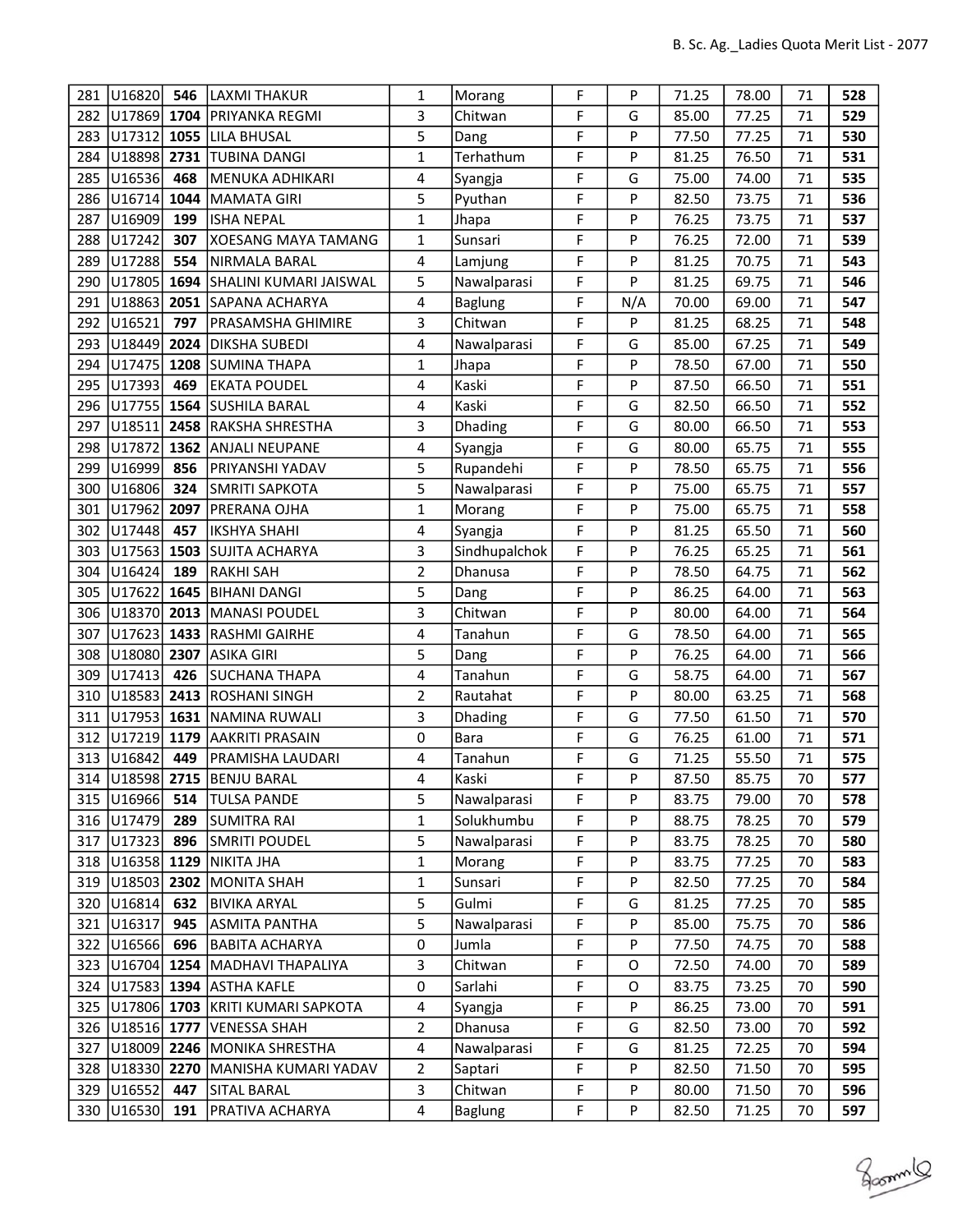| 331 | U17046 1302     |      | <b>BARSHA ADHIKARI</b>       | 5                       | Kapilvastu     | F | G | 85.00 | 70.50 | 70 | 601 |
|-----|-----------------|------|------------------------------|-------------------------|----------------|---|---|-------|-------|----|-----|
|     | 332 U18360 2539 |      | <b>ANUSHA BUDHATHOKI</b>     | 4                       | Gorkha         | F | P | 78.50 | 69.75 | 70 | 602 |
| 333 | U16647          |      | 1262 SASHIMA MIYA            | 0                       | Gorkha         | F | P | 86.25 | 69.50 | 70 | 603 |
| 334 | U16908          | 801  | <b>PREETI YADAV</b>          | 5                       | Nawalparasi    | F | P | 77.50 | 69.00 | 70 | 604 |
| 335 | U16588          | 981  | KRITI PAUDEL                 | 4                       | <b>Baglung</b> | F | G | 73.75 | 68.00 | 70 | 607 |
| 336 | U18127          | 2003 | POOJA PANDEY                 | 4                       | Nawalparasi    | F | G | 77.50 | 67.25 | 70 | 608 |
| 337 | U18661          | 1871 | YOJANA RIMAL                 | $\mathbf{1}$            | Jhapa          | F | P | 83.75 | 67.00 | 70 | 609 |
| 338 | U17058          | 850  | NISHA BHANDARI               | 4                       | Syangja        | F | P | 82.50 | 67.00 | 70 | 610 |
| 339 | U17703          | 1589 | ANKITA SUBEDI                | 3                       | Chitwan        | F | P | 86.25 | 66.50 | 70 | 611 |
| 340 | U17244          | 1219 | KRITIKA DHAKAL               | 3                       | Rasuwa         | F | P | 77.50 | 66.50 | 70 | 612 |
| 341 | U16803          | 952  | IRADA DHAMALA                | 3                       | Dhading        | F | P | 80.00 | 66.00 | 70 | 614 |
| 342 | U16579          | 501  | RASANA RIJAL                 | 5                       | Rupandehi      | F | G | 75.00 | 65.75 | 70 | 615 |
| 343 | U16648          | 559  | AASHA MAHATO                 | $\overline{2}$          | Siraha         | F | P | 75.00 | 65.75 | 70 | 616 |
| 344 | U18280          | 2328 | AAKRITI ARYAL                | 5                       | Dang           | F | P | 78.50 | 64.75 | 70 | 618 |
| 345 | U17385          | 861  | <b>SANDHYA KANDEL</b>        | 6                       | Surkhet        | F | P | 77.50 | 64.75 | 70 | 619 |
| 346 | U16722          | 1077 | <b>PUSPA KUMARI BIST</b>     | 7                       | Kailali        | F | G | 57.50 | 63.25 | 70 | 620 |
| 347 | U16709          | 212  | SMRITI ACHHAMI               | 4                       | Lamjung        | F | G | 65.00 | 61.50 | 70 | 623 |
| 348 | U16697          | 233  | URMILA POUDEL                | 5                       | Bardiya        | F | P | 78.50 | 60.75 | 70 | 624 |
| 349 | U18099          | 2533 | SADIKSHYA KARKI              | 4                       | Syangja        | F | G | 76.25 | 60.75 | 70 | 625 |
| 350 | U17580          | 1470 | <b>SABINA POUDEL</b>         | 5                       | Rupandehi      | F | P | 78.50 | 59.00 | 70 | 627 |
| 351 | U16572          | 1013 | <b>SNEHA SAH</b>             | $\overline{2}$          | <b>Bara</b>    | F | P | 76.25 | 58.25 | 70 | 628 |
| 352 | U17302          | 951  | AARATI K.C.                  | 5                       | Pyuthan        | F | G | 62.50 | 53.25 | 70 | 629 |
| 353 | U16662          | 1252 | <b>APEKSHYA KUNWAR CHHET</b> | 5                       | Rupandehi      | F | P | 86.25 | 79.75 | 69 | 632 |
| 354 | U16324          | 139  | SUNITA ACHARYA               | 4                       | <b>Baglung</b> | F | P | 83.75 | 76.75 | 69 | 635 |
| 355 | U16954          | 1066 | <b>AYUSHA KAFLE</b>          | 4                       | Nawalparasi    | F | P | 82.50 | 76.50 | 69 | 636 |
| 356 | U18688          | 2522 | <b>PRAGATI DAWADI</b>        | 3                       | Chitwan        | F | G | 77.50 | 76.50 | 69 | 637 |
| 357 | U18523          | 2657 | <b>SURABHI CHAPAI</b>        | 3                       | Chitwan        | F | P | 87.50 | 73.25 | 69 | 638 |
| 358 | U17165          | 1094 | <b>BUNA DARJI</b>            | 3                       | Chitwan        | F | G | 75.00 | 73.25 | 69 | 639 |
| 359 | U16993          | 448  | KANTI MALLA                  | $\overline{\mathbf{4}}$ | Kaski          | F | G | 77.50 | 73.00 | 69 | 641 |
| 360 | U18459          | 2240 | KABITA KUMARI MANDAL         | 2                       | Saptari        | F | P | 71.25 | 71.25 | 69 | 647 |
| 361 | U17177          | 1151 | UPAMA KAFLE                  | $\mathbf{1}$            | Sankhuwasabh   | F | P | 78.50 | 70.75 | 69 | 649 |
| 362 | U17229          | 994  | ISHA BARAL                   | 3                       | Chitwan        | F | G | 75.00 | 70.75 | 69 | 650 |
| 363 | U17574          | 1639 | <b>RUBEE RAI</b>             | $\mathbf{1}$            | Sunsari        | F | P | 82.50 | 69.75 | 69 | 653 |
|     | 364 U16595 674  |      | AARJU KATWAL                 | $\mathbf 1$             | Sunsari        | F | P | 76.25 | 69.75 | 69 | 656 |
|     |                 |      | 365 U17355 1159 ANISHA KARKI | 3                       | Makwanpur      | F | P | 71.25 | 69.75 | 69 | 657 |
| 366 | U18733 2244     |      | JENISHA LAMICHHANE           | 5                       | Bardiya        | F | P | 83.75 | 69.00 | 69 | 659 |
| 367 | U16382          | 908  | NAZMEEN KHAN                 | 5                       | Kapilvastu     | F | G | 80.00 | 69.00 | 69 | 661 |
| 368 | U17646 1404     |      | MANISHA KOIRALA              | 3                       | Chitwan        | F | P | 78.50 | 69.00 | 69 | 663 |
| 369 | U17625 1634     |      | MUNA PATHAK                  | 5                       | Nawalparasi    | F | P | 75.00 | 68.00 | 69 | 669 |
| 370 | U17042          | 1110 | SOPHIYA MAHARJAN             | 3                       | Lalitpur       | F | P | 81.25 | 67.00 | 69 | 670 |
| 371 | U16495          | 885  | SANIA KANWAR MAGAR           | 5                       | Dang           | F | P | 77.50 | 66.50 | 69 | 671 |
| 372 | U17206          | 1274 | <b>ISHRIDDHI NEUPANE</b>     | 0                       | Gulmi          | F | P | 73.75 | 66.50 | 69 | 672 |
|     | 373 U17123      | 590  | SOWARA KUNWAR                | 3                       | Chitwan        | F | P | 77.50 | 65.75 | 69 | 674 |
| 374 | U17124          | 329  | ANNU KAFLE                   | 3                       | Chitwan        | F | G | 75.00 | 64.75 | 69 | 677 |
| 375 | U16583          | 221  | MAMATA GURUNG                | 4                       | Lamjung        | F | P | 85.00 | 64.00 | 69 | 678 |
| 376 | U18002          | 2226 | <b>KABITA GURUNG</b>         | $\pmb{0}$               | Lamjung        | F | G | 66.25 | 64.00 | 69 | 680 |
| 377 | U16300          | 478  | MANISHA THAPA                | 4                       | Lamjung        | F | P | 81.25 | 62.75 | 69 | 683 |
| 378 | U16453          | 176  | <b>AAKRITI SHARMA</b>        | 5                       | Banke          | F | P | 77.50 | 61.75 | 69 | 684 |
| 379 | U17301          | 323  | ANUJA KUMARI RAYA CHHETRI    | 3                       | Makwanpur      | F | P | 80.00 | 60.75 | 69 | 686 |
| 380 | U18051          | 2075 | KABITA SHARMA                | 4                       | Nawalparasi    | F | G | 77.50 | 60.75 | 69 | 687 |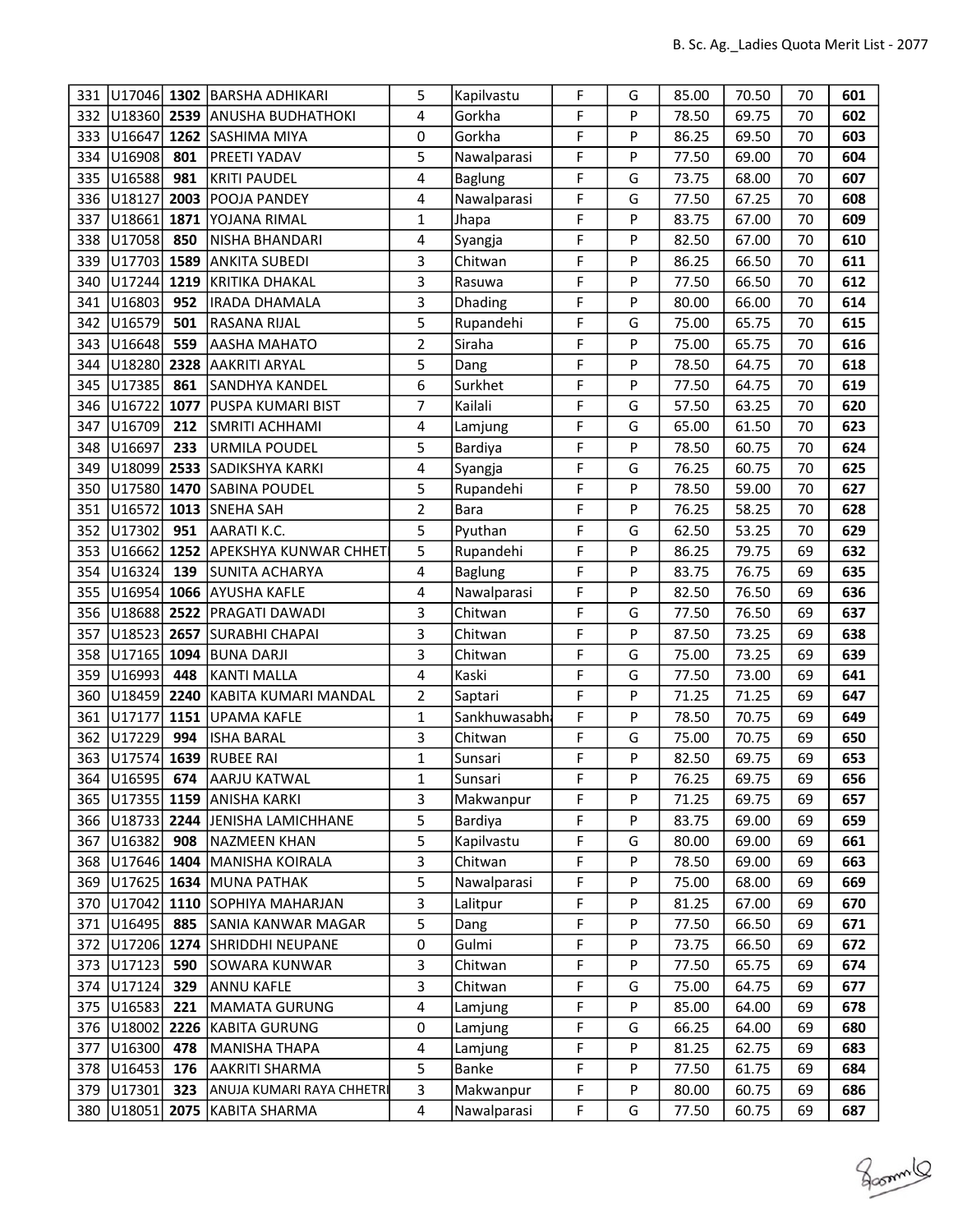| 381        |                  |            | U17361 1014 KALAWATI DHAMI                       | 7              | Darchula        | F      | G        | 68.75          | 60.75          | 69       | 688        |
|------------|------------------|------------|--------------------------------------------------|----------------|-----------------|--------|----------|----------------|----------------|----------|------------|
| 382        | U17204           | 530        | PALBI KUMARI ARAGARIYA                           | $\mathbf{1}$   | Sunsari         | F      | G        | 52.50          | 60.75          | 69       | 689        |
| 383        | U18003           | 2351       | <b>BHARATI ADHIKARI</b>                          | 5              | Rupandehi       | F      | P        | 73.75          | 59.00          | 69       | 691        |
| 384        | U18842           | 2403       | <b>ELIZA BHUSAL</b>                              | 5              | Rupandehi       | F      | G        | 67.50          | 59.00          | 69       | 692        |
| 385        | U18150           | 2380       | YASHMIN SHRESTHA                                 | $\mathbf{1}$   | Jhapa           | F      | P        | 81.25          | 81.50          | 68       | 693        |
| 386        | U18130           | 2139       | RAJANI SHAHI                                     | 4              | Kaski           | F      | P        | 90.00          | 80.75          | 68       | 694        |
| 387        | U16591           | 920        | KALPANA YADAV                                    | $\overline{2}$ | Siraha          | F      | P        | 82.50          | 79.00          | 68       | 696        |
| 388        | U17855           | 1591       | USHA SHARMA                                      | 5              | Nawalparasi     | F      | P        | 85.00          | 77.25          | 68       | 697        |
| 389        | U16473           | 287        | <b>ANISHA TRIPATHI</b>                           | 3              | Kavrepalanchol  | F      | G        | 81.25          | 76.50          | 68       | 699        |
| 390        | U18121           | 2429       | SRIJANA SUBEDI                                   | 4              | Nawalparasi     | F      | G        | 80.00          | 74.75          | 68       | 700        |
| 391        | U16558           | 528        | SAKINA DHAMI                                     | 5              | Pyuthan         | F      | P        | 78.50          | 74.75          | 68       | 701        |
| 392        | U17100           | 1234       | <b>BARSHA KHATI</b>                              | 5              | Rupandehi       | F      | P        | 85.00          | 74.00          | 68       | 702        |
| 393        | U18248           | 1883       | PRATIMA KHANAL                                   | 5              | Arghakhanchi    | F      | G        | 78.50          | 74.00          | 68       | 703        |
| 394        | U16707           | 857        | ANISHA SAPKOTA                                   | 4              | <b>Baglung</b>  | F      | P        | 77.50          | 73.00          | 68       | 706        |
| 395        | U17739           | 1606       | SEBIKA SHRESTHA                                  | 3              | Dhading         | F      | P        | 85.00          | 72.25          | 68       | 707        |
| 396        | U16736           | 770        | PRABINA PANTA                                    | 4              | Baglung         | F      | N/A      | 80.00          | 72.25          | 68       | 708        |
| 397        | U17394           | 1153       | <b>PREKSHA POKHREL</b>                           | $\mathbf{1}$   | Ilam            | F      | N/A      | 68.25          | 72.25          | 68       | 711        |
| 398        | U17214           | 282        | SABINA GAUTAM                                    | 4              | Baglung         | F      | G        | 76.25          | 72.00          | 68       | 712        |
| 399        | U17332           | 556        | <b>JAGRITI KOIRALA</b>                           | 4              | Kaski           | F      | P        | 85.00          | 70.75          | 68       | 714        |
| 400        | U18764           | 2280       | AYUSHA SEN                                       | 4              | Nawalparasi     | F      | P        | 83.75          | 70.75          | 68       | 715        |
| 401        | U16617           | 826        | <b>USHA GHIMIRE</b>                              | 4              | Lamjung         | F      | G        | 81.25          | 69.75          | 68       | 717        |
| 402        | U16785           | 1007       | <b>SRIJANA SUBEDI</b>                            | 4              | Nawalparasi     | F      | P        | 81.25          | 69.75          | 68       | 718        |
| 403        | U18750           | 2733       | SONIYA SHRESTHA                                  | 3              | Chitwan         | F      | P        | 77.50          | 69.75          | 68       | 719        |
| 404        | U16812           | 1288       | PRATIKSHA BHUSAL                                 | 5              | Kapilvastu      | F      | P        | 82.50          | 69.00          | 68       | 720        |
| 405        | U16906           | 988        | SWATI SUBBA                                      | $\mathbf 1$    | Morang          | F      | G        | 77.50          | 68.75          | 68       | 722        |
| 406        | U17702           | 1652       | <b>DRISTI GHIMIRE</b>                            | 3              | Chitwan         | F      | G        | 78.50          | 68.25          | 68       | 723        |
| 407        | U17633           | 1663       | AARATI KUMARI YADAV                              | $\overline{2}$ | Dhanusa         | F      | P        | 75.00          | 68.25          | 68       | 725        |
| 408        | U17104           |            | 1142 MANISHA NEUPANE                             | $\mathbf{1}$   | Jhapa           | F      | P        | 77.50          | 67.25          | 68       | 726        |
| 409        | U17068           | 1198       | <b>PRAKRITI LAMICHHANE</b>                       | 3              | Kavrepalanchol  | F      | P        | 83.75          | 67.00          | 68       | 727        |
| 410        | U18183           | 2420       | <b>ABHIPSA BATAJU</b>                            | 4              | Kaski           | F      | P        | 78.50          | 66.75          | 68       | 728        |
| 411        | U16318           | 991        | <b>PRABINA CHAUDHARY</b>                         | 5              | Nawalparasi     | F      | P        | 81.25          | 65.75          | 68       | 732        |
| 412        | U17318           | 486        | <b>SUJATA BASHYAL</b>                            | 5              | Palpa           | F      | G        | 70.00          | 64.75          | 68       | 733        |
| 413        | U18732           | 1737       | MANISHA TIMSINA                                  | 4              | Kaski           | F      | P        | 80.00          | 64.00          | 68       | 734        |
|            |                  |            | 414 U18056 1936 KRISHALA OLI                     | 3              | Chitwan         | F      | P        | 77.50          | 64.00          | 68       | 736        |
|            |                  |            | 415   U17834   1655   SMRITI THAPA               | 4              | Parbat          | F      | G        | 78.50          | 63.25          | 68       | 738        |
|            | 416 U16331       | 970        | <b>DIKSHYA GURUNG</b>                            | 1              | Jhapa           | F      | P        | 75.00          | 63.25          | 68       | 740        |
|            | 417   U17970     |            | 2416 SANGITA PAUDEL                              | 4              | <b>Baglung</b>  | F      | G        | 67.50          | 61.75          | 68       | 742        |
| 418        | U16888           | 589        | PRATIMA ADHIKARI                                 | 5              | Banke           | F      | P        | 66.25          | 61.50          | 68       | 746        |
| 419        | U18823           | 2546       | <b>SHRISTY ADHIKARI</b>                          | 5              | Kapilvastu      | F<br>F | P        | 85.00          | 60.75          | 68       | 747        |
| 420        | U16807           | 679        | KRITIKA NEUPANE                                  | 5              | Nawalparasi     |        | P        | 75.00          | 59.75          | 68       | 750        |
| 421        | U18441           | 2521       | <b>SRISHTI SAPKOTA</b><br><b>PREETI KARKI</b>    | 4              | Nawalparasi     | F      | P        | 73.75          | 59.00          | 68       | 751        |
| 422        | U18412           | 2171       |                                                  | 4              | Tanahun         | F      | G        | 77.50          | 57.25          | 68       | 753        |
|            | 423 U17489       | 633        | SAMJHANA GURUNG                                  | 3              | Dhading         | F      | P        | 72.50          | 57.25          | 68       | 754        |
|            | 424 U17922       | 1706       | SANJIWANI BHUJEL                                 | 4              | Tanahun         | F<br>F | G<br>P   | 62.50          | 54.00          | 68       | 758        |
| 425        | U17224           | 958        | PRAKRITI BASHYAL                                 | 5              | Rupandehi       | F      |          | 80.00          | 80.75          | 67       | 762<br>764 |
| 426        | U18008           | 2740       | <b>SARITA POUDEL</b>                             | 4              | Parbat          | F      | G        | 85.00          | 78.75          | 67       |            |
| 427        | U16541<br>U16786 | 937        | RAMA PANTHI                                      | 5              | Gulmi<br>Gorkha | F      | G        | 81.25          | 78.25          | 67       | 765        |
| 428<br>429 | U16469           | 574<br>792 | <b>KRITIKA POKHAREL</b><br><b>RUKSUNA GURUNG</b> | 4<br>3         | Chitwan         | F      | N/A<br>P | 77.50<br>86.25 | 77.25<br>76.50 | 67<br>67 | 766<br>767 |
|            |                  |            |                                                  |                |                 | F      |          |                |                |          |            |
|            | 430 U16826       |            | 1242 JASNA THAPA                                 | 4              | Kaski           |        | P        | 81.25          | 76.50          | 67       | 768        |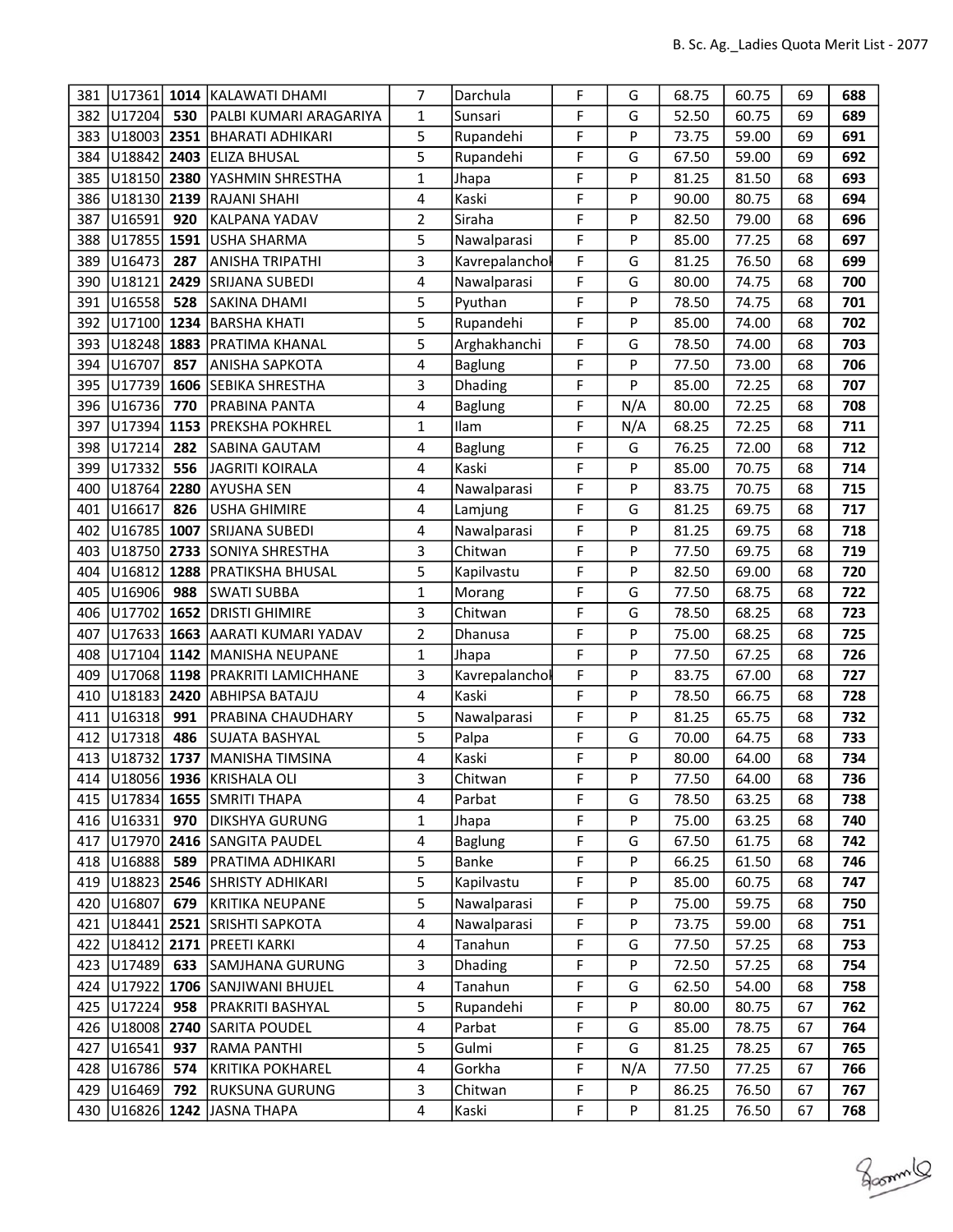| 431 | U16832              | 1222 | KAMANA BHUSAL                          | 5                       | Arghakhanchi  | F      | G      | 81.25 | 75.75 | 67 | 769 |
|-----|---------------------|------|----------------------------------------|-------------------------|---------------|--------|--------|-------|-------|----|-----|
| 432 | U16338 1093         |      | <b>PRAKRITI ADHIKARI</b>               | 4                       | Gorkha        | F      | P      | 90.00 | 74.75 | 67 | 771 |
| 433 | U17110              | 311  | <b>INDU SHARMA</b>                     | 4                       | Baglung       | F      | P      | 87.50 | 74.75 | 67 | 772 |
| 434 | U16674              | 1246 | DIYA KHATRI                            | 3                       | Lalitpur      | F      | P      | 83.75 | 74.50 | 67 | 774 |
| 435 | U16875              | 487  | POOJA POUDEL                           | $\overline{7}$          | Kailali       | F      | P      | 78.50 | 74.00 | 67 | 775 |
| 436 | U16916              | 300  | PRIYASHA MAHASETH                      | $\overline{2}$          | Rautahat      | F      | G      | 77.50 | 74.00 | 67 | 776 |
| 437 | U16345              | 535  | SHRIYA YOGI                            | 5                       | Rupandehi     | F      | G      | 76.25 | 74.00 | 67 | 777 |
| 438 | U16830              | 402  | <b>SABINA DAHAL</b>                    | $\mathbf{1}$            | Ilam          | F      | G      | 72.50 | 74.00 | 67 | 778 |
| 439 | U17064              | 854  | MAMATA KOIRALA                         | 3                       | Sindhupalchok | F      | P      | 83.75 | 73.25 | 67 | 779 |
| 440 | U17612              | 1415 | <b>DIKSHYA ROKA</b>                    | 3                       | Chitwan       | F      | P      | 83.75 | 73.25 | 67 | 780 |
| 441 | U17435              | 782  | <b>KESHANG LAMA</b>                    | 3                       | Chitwan       | F      | P      | 76.25 | 73.25 | 67 | 782 |
| 442 | U18485              | 2329 | <b>APEKSHYA GYAWALI</b>                | 3                       | Chitwan       | F      | P      | 82.50 | 72.25 | 67 | 783 |
| 443 | U16864              | 685  | SABINA NEUPANE                         | 4                       | Tanahun       | F      | G      | 82.50 | 72.25 | 67 | 784 |
| 444 | U16804              | 459  | SANJU GYAWALI                          | 3                       | Chitwan       | F      | G      | 75.00 | 72.25 | 67 | 785 |
| 445 | U18612              | 2199 | <b>SUSHMA RANA</b>                     | 4                       | Syangja       | F      | G      | 73.75 | 72.25 | 67 | 786 |
| 446 | U16364              | 1212 | JAYA KUMARI KUNWAR                     | 5                       | Nawalparasi   | F      | P      | 82.50 | 71.50 | 67 | 788 |
| 447 | U17405              | 925  | SWASTIKA GURUNG                        | 4                       | Tanahun       | F      | P      | 80.00 | 71.50 | 67 | 789 |
| 448 | U17115              | 1082 | SARASWOTI SHRESTHA                     | $\mathbf 0$             | Tanahun       | F      | G      | 80.00 | 71.50 | 67 | 790 |
| 449 | U17792              | 1543 | <b>SUYESHA PANDEY</b>                  | 7                       | Kanchanpur    | F      | P      | 83.75 | 70.75 | 67 | 792 |
| 450 | U16574              | 1096 | USHNA BISTA                            | 3                       | Lalitpur      | F      | P      | 81.25 | 70.75 | 67 | 793 |
| 451 | U16724              | 975  | <b>PRIZA SIGDEL</b>                    | 4                       | Kaski         | F      | P      | 77.50 | 70.25 | 67 | 794 |
| 452 | U17136              | 226  | <b>SABHYATA PANTHI</b>                 | 5                       | Nawalparasi   | F      | P      | 80.00 | 69.75 | 67 | 795 |
| 453 | U17460              | 123  | SUSHMITA POUDEL                        | 4                       | Nawalparasi   | F      | P      | 81.25 | 69.50 | 67 | 796 |
| 454 | U18045              | 2195 | <b>SUMINA TIWARI</b>                   | 4                       | Kaski         | F      | P      | 78.50 | 69.25 | 67 | 797 |
| 455 | U17026              | 350  | RASHMITA SHRESTHA                      | 3                       | Chitwan       | F      | P      | 78.50 | 68.25 | 67 | 798 |
| 456 | U17483              | 1210 | GANGA BASNET                           | 5                       | Gulmi         | F      | P      | 77.50 | 68.25 | 67 | 799 |
| 457 | U17132              | 531  | KABITA BASTAKOTI                       | 4                       | Nawalparasi   | F      | G      | 72.50 | 67.25 | 67 | 802 |
| 458 | U16759              |      | 1147 ASHWINI DAWADI                    | 3                       | Chitwan       | F      | G      | 73.75 | 66.50 | 67 | 803 |
| 459 | U18404              |      | 1732 BIPANA NEUPANE                    | $\overline{\mathbf{4}}$ | Kaski         | F      | P      | 80.00 | 64.75 | 67 | 804 |
| 460 |                     |      | U17560 1446 SARBINDA PANDEY            | 3                       | Chitwan       | F      | P      | 76.25 | 64.75 | 67 | 805 |
| 461 | U18696 2580         |      | <b>AAYUSHMA SHAHI</b>                  | 7                       | Dadeldhura    | F      | G      | 73.75 | 64.75 | 67 | 807 |
| 462 | U18384              |      | 2428 SARINA ARYAL                      | 3                       | Chitwan       | F      | P      | 70.00 | 64.75 | 67 | 808 |
| 463 | U17710 1403         |      | MAMATA GHARTI                          | 4                       | Tanahun       | F      | G      | 80.00 | 64.25 | 67 | 810 |
|     |                     |      | 464 U18457 2394 BARSHA KANDEL          | 0                       | Rupandehi     | F      | O      | 85.80 | 64.00 | 67 | 811 |
|     |                     |      | 465   U17864   1419   BHABANA BHANDARI | 5                       | Kapilvastu    | F      | P      | 76.25 | 64.00 | 67 | 812 |
|     | 466 U17536          | 359  | <b>SHRIJANA LAMA</b>                   | 3                       | Kathmandu     | F      | P      | 65.00 | 64.00 | 67 | 813 |
| 467 | U16931              |      | 1272 LAXMEE BHATTARAI                  | 5                       | Nawalparasi   | F      | P      | 78.50 | 62.25 | 67 | 815 |
| 468 | U18986              | 1807 | RAMA KOIRALA                           | 0                       | Kalikot       | F      | G      | 76.25 | 62.25 | 67 | 817 |
| 469 | U17183              | 344  | YAMUNA GAIRE                           | 3                       | Chitwan       | F      | P      | 80.00 | 61.50 | 67 | 819 |
| 470 | U <sub>16865</sub>  | 976  | <b>BIMALA REGMI</b>                    | 4                       | Nawalparasi   | F      | G      | 77.00 | 61.50 | 67 | 820 |
| 471 | U17297              | 1318 | <b>ANJALI ADHIKARI</b>                 | 2                       | Dhanusa       | F      | P      | 81.25 | 61.00 | 67 | 822 |
| 472 | U16986              | 267  | SAMJHANA GHARTI MAGAR                  | 5                       | Dang          | F      | P      | 77.50 | 60.25 | 67 | 823 |
|     |                     |      | 473   U18103   2432   KARUNA CHAUDHARY | $\overline{2}$          | Mahottari     | F<br>F | G      | 75.00 | 59.00 | 67 | 824 |
| 474 | U17052              | 707  | SANDHYA ROY                            | 3                       | Chitwan       |        | G      | 72.50 | 58.00 | 67 | 825 |
|     | 475   U18714   2149 |      | AAKRITI BHUSAL                         | 4                       | Nawalparasi   | F<br>F | G      | 66.25 | 56.50 | 67 | 827 |
| 476 |                     |      | U18765 2494 RANJITA SHRESTHA           | 5                       | Dang          |        | G      | 56.25 | 55.75 | 67 | 829 |
| 477 | U17587              | 1527 | SUDIKSHYA LAMSAL                       | 4                       | Syangja       | F<br>F | P<br>P | 87.50 | 78.00 | 66 | 833 |
| 478 | U18858              | 2647 | KRITIKA PARAJULI                       | 4                       | Tanahun       | F      |        | 85.00 | 77.25 | 66 | 834 |
| 479 | U18133              | 2601 | <b>ANISHA HAMAL</b>                    | 4                       | Syangja       |        | P      | 78.50 | 74.00 | 66 | 836 |
|     | 480 U17911          |      | 1344 KRISHMA PANDEY                    | 4                       | Lamjung       | F      | P      | 83.75 | 73.25 | 66 | 837 |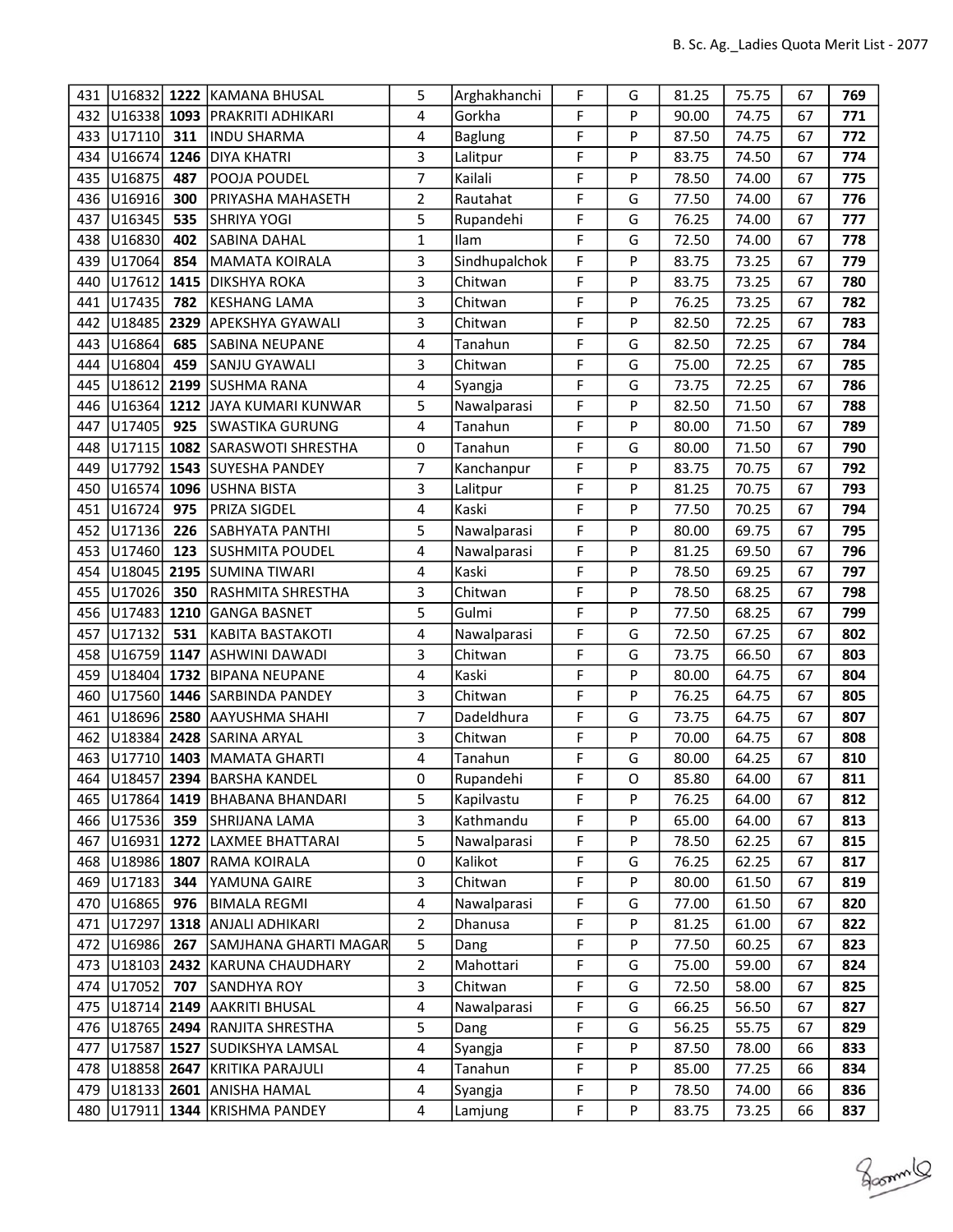| 481 | U17126      | 695  | <b>SANGITA BASHYAL</b>               | 4              | Parbat         | F | P   | 81.25 | 73.25 | 66 | 838 |
|-----|-------------|------|--------------------------------------|----------------|----------------|---|-----|-------|-------|----|-----|
| 482 | U18326      | 2431 | <b>AYUSMA BHANDARI</b>               | 5              | Rupandehi      | F | G   | 80.00 | 73.25 | 66 | 839 |
| 483 | U18201      | 2471 | <b>BHAWANA KOIRALA</b>               | $\mathbf{1}$   | Sunsari        | F | P   | 80.00 | 72.75 | 66 | 841 |
| 484 | U17442      | 1220 | DHAN KUMARI GURUNG                   | 4              | Tanahun        | F | P   | 80.00 | 71.50 | 66 | 843 |
| 485 | U17191      | 253  | <b>BINISHA SAPKOTA</b>               | 3              | Chitwan        | F | P   | 76.25 | 71.50 | 66 | 844 |
| 486 | U16370      | 691  | <b>ANUSHKA SUBEDI</b>                | 3              | Chitwan        | F | P   | 81.25 | 69.00 | 66 | 851 |
| 487 | U17211      | 603  | <b>USHA YADAV</b>                    | 2              | Dhanusa        | F | P   | 80.00 | 69.00 | 66 | 852 |
| 488 | U17344      | 1310 | PRIYANKA NEUPANE                     | 4              | Nawalparasi    | F | G   | 80.00 | 69.00 | 66 | 853 |
| 489 | U17650      | 1642 | <b>NISHA GAIRE</b>                   | 5              | Rupandehi      | F | P   | 80.00 | 68.75 | 66 | 855 |
| 490 | U16808      | 715  | <b>AAISMA KHANAL</b>                 | 5              | Kapilvastu     | F | P   | 72.50 | 68.25 | 66 | 856 |
| 491 | U17796 1482 |      | SAMIXA PARAJULI KSHETRI              | 4              | Syangja        | F | P   | 78.50 | 67.25 | 66 | 857 |
| 492 | U18737      | 2566 | USHA GAUTAM                          | 5              | Gulmi          | F | G   | 71.25 | 67.00 | 66 | 858 |
| 493 | U18418      | 2310 | <b>RUBEE BHATTARAI</b>               | $\overline{7}$ | Kailali        | F | P   | 78.50 | 64.75 | 66 | 864 |
| 494 | U18052      | 1811 | UPAMA BINAYEE                        | 3              | Chitwan        | F | G   | 62.50 | 64.75 | 66 | 867 |
| 495 | U16310      | 534  | AAKRITI ADHIKARI                     | 4              | Gorkha         | F | P   | 77.50 | 64.00 | 66 | 868 |
| 496 | U17634 1417 |      | MENUKA ADHIKARI                      | 3              | Chitwan        | F | P   | 73.75 | 64.00 | 66 | 870 |
| 497 | U18332      | 2074 | <b>SHRISHTI DHAKAL</b>               | 5              | Bardiya        | F | G   | 71.25 | 64.00 | 66 | 871 |
| 498 | U16860      | 882  | SAMANA GHIMIRE                       | 4              | Myagdi         | F | P   | 78.50 | 63.25 | 66 | 874 |
| 499 | U18391      | 2370 | SAMIKSHYA GAUTAM                     | 3              | Chitwan        | F | P   | 76.25 | 63.25 | 66 | 875 |
| 500 | U17754      |      | 1682 SUBIDHA POKHREL                 | 5              | Rupandehi      | F | G   | 66.25 | 63.25 | 66 | 877 |
| 501 | U18068      |      | 2211 MANISHA THAPA MAGAR             | 4              | Syangja        | F | G   | 81.00 | 63.00 | 66 | 878 |
| 502 | U18030 2225 |      | <b>PRAKRITI G.C.</b>                 | 3              | Nuwakot        | F | P   | 75.00 | 61.50 | 66 | 879 |
| 503 | U18724      | 2083 | PRAKRITI KARKI                       | 3              | Kathmandu      | F | P   | 62.50 | 61.25 | 66 | 880 |
| 504 | U16650      | 316  | SAMUN THAPA                          | 4              | Syangja        | F | G   | 73.75 | 61.00 | 66 | 881 |
| 505 | U17061      | 265  | <b>GANGA BOHORA</b>                  | $\mathbf{1}$   | Jhapa          | F | P   | 80.00 | 60.75 | 66 | 884 |
| 506 | U18522      | 1985 | SURAKSHA NEUPANE                     | 4              | Tanahun        | F | G   | 71.25 | 58.75 | 66 | 886 |
| 507 | U17231      | 396  | <b>GITA LUITEL</b>                   | 4              | Syangja        | F | P   | 67.50 | 57.00 | 66 | 891 |
| 508 | U18994      | 1815 | ANJALI MEHTA                         | $\mathbf{1}$   | Sunsari        | F | G   | 70.00 | 55.75 | 66 | 892 |
| 509 | U16836      | 684  | SANDHYA ARYAL                        | 4              | Syangja        | F | N/A | 71.25 | 53.00 | 66 | 893 |
| 510 | U17371      | 1240 | BINITA KARKI                         | 3              | Ramechhap      | F | P   | 80.00 | 83.80 | 65 | 894 |
| 511 | U16517      | 601  | <b>PARISHA SAPKOTA</b>               | 0              | Tanahun        | F | P   | 82.50 | 79.75 | 65 | 895 |
| 512 | U18234      | 1957 | PRATIKSHYA SHARMA                    | 4              | Parbat         | F | P   | 87.50 | #REF! | 65 | 896 |
| 513 | U16696      | 489  | SHRADDHA ARYAL                       | 3              | Chitwan        | F | P   | 85.00 | 78.25 | 65 | 897 |
|     | 514 U17381  | 905  | AANU GURAU                           | 4              | Nawalparasi    | F | G   | 78.50 | 78.25 | 65 | 898 |
|     |             |      | 515   U17954   1421   NIRUTA SHARMA  | 2              | Sarlahi        | F | P   | 81.25 | 77.25 | 65 | 901 |
|     |             |      | 516   U18136   2077   ANISHA ACHARYA | 4              | Kaski          | F | P   | 85.00 | 76.50 | 65 | 902 |
| 517 | U18491      | 2536 | SHREENIKA K.C.                       | 5              | Bardiya        | F | P   | 73.38 | 76.35 | 65 | 903 |
|     | 518 U18221  | 2386 | <b>ANJANA TIMSINA</b>                | 4              | Tanahun        | F | P   | 80.00 | 74.75 | 65 | 906 |
| 519 | U17024      | 435  | ANISHA DANAI                         | 3              | Chitwan        | F | P   | 82.50 | 74.00 | 65 | 907 |
| 520 | U16623      | 1200 | POOJA KUMARI NEUPANE                 | 4              | Nawalparasi    | F | G   | 78.50 | 73.25 | 65 | 909 |
| 521 | U16699      | 821  | <b>PRASHNA POUDEL</b>                | 3              | Chitwan        | F | P   | 77.50 | 73.25 | 65 | 910 |
|     | 522 U17649  | 1649 | SMRITI KHATRI                        | 4              | Nawalparasi    | F | G   | 83.75 | 72.25 | 65 | 911 |
|     | 523 U17477  | 892  | KIRTEE KANDEL                        | 4              | <b>Baglung</b> | F | O   | 81.25 | 72.25 | 65 | 912 |
| 524 | U16613      | 667  | REJINA DHUNGANA                      | $\mathbf{1}$   | Sunsari        | F | P   | 81.25 | 71.75 | 65 | 913 |
|     | 525 U16821  | 507  | <b>USHA NEPAL</b>                    | 5              | Palpa          | F | P   | 86.25 | 71.50 | 65 | 914 |
| 526 | U16933      | 928  | SWASTIKA ARYAL                       | 5              | Rupandehi      | F | P   | 80.00 | 71.50 | 65 | 915 |
| 527 | U17048      | 348  | NEHA SHRESTHA                        | 5              | Palpa          | F | P   | 76.25 | 71.50 | 65 | 916 |
| 528 | U17676      | 1696 | <b>RANJITA GHIMIRE</b>               | $\mathbf{1}$   | Sunsari        | F | P   | 80.00 | 70.75 | 65 | 918 |
|     | 529 U16434  | 351  | <b>BISMITA POKHREL</b>               | 5              | Bardiya        | F | N/A | 78.50 | 70.75 | 65 | 919 |
| 530 | U17134      | 917  | <b>URMILA CHHETRI</b>                | 5              | Nawalparasi    | F | P   | 78.50 | 70.50 | 65 | 921 |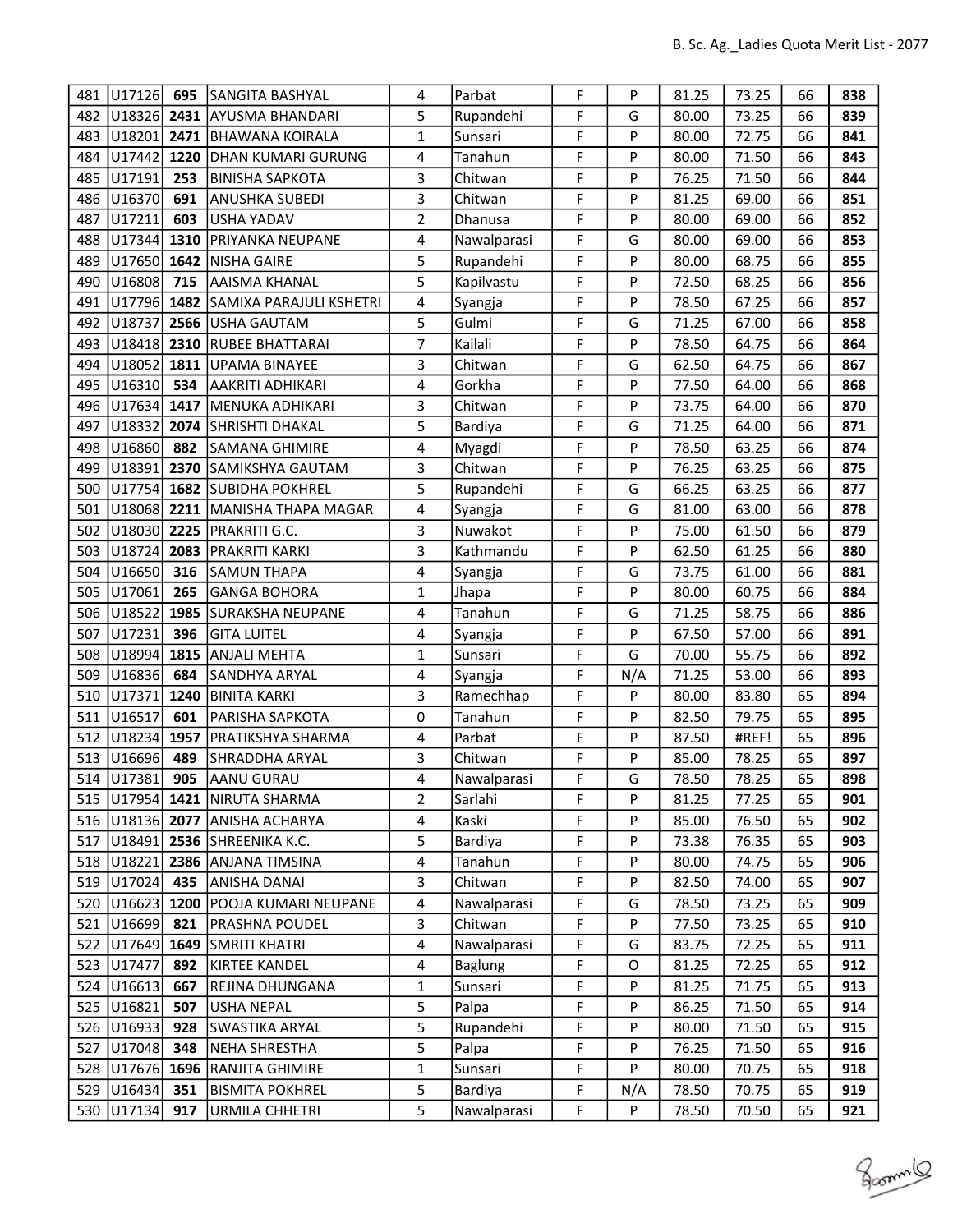| 531 | U16460          | 220  | NISHA THAPA                          | 3              | Chitwan        | F | P   | 77.50 | 69.75 | 65 | 923 |
|-----|-----------------|------|--------------------------------------|----------------|----------------|---|-----|-------|-------|----|-----|
| 532 | U18648 2198     |      | <b>TULSI SARU</b>                    | 5              | Palpa          | F | P   | 75.00 | 69.75 | 65 | 924 |
| 533 | U16578 1213     |      | <b>SUJATA KHANAL</b>                 | 5              | Rupandehi      | F | G   | 77.50 | 69.50 | 65 | 926 |
| 534 | U17108          | 137  | ANJANA ADHIKARI                      | $\overline{4}$ | Lamjung        | F | P   | 78.50 | 69.00 | 65 | 928 |
| 535 | U17459          | 373  | <b>AANCHAL KUMARI CHOUDHAR</b>       | $\mathbf{1}$   | Morang         | F | P   | 81.25 | 68.75 | 65 | 931 |
| 536 | U16886          | 470  | NERISA DAHAL                         | $\mathbf{1}$   | Jhapa          | F | P   | 81.25 | 68.50 | 65 | 932 |
| 537 | U16970          | 1197 | <b>GARIMA POUDEL</b>                 | 4              | Syangja        | F | P   | 83.75 | 68.25 | 65 | 933 |
| 538 | U16472          | 437  | SOFIYA GURUNG                        | 4              | Lamjung        | F | G   | 65.00 | 68.25 | 65 | 934 |
| 539 | U18728          | 2565 | ASHMITA POKHAREL                     | $\mathbf{1}$   | Morang         | F | P   | 76.75 | 67.70 | 65 | 935 |
| 540 | U18840          | 2447 | SOMIYA KANDEL                        | 5              | Palpa          | F | N/A | 54.25 | #REF! | 65 | 936 |
| 541 | U16353          | 780  | MANISHA BHUSHAL                      | 4              | Syangja        | F | P   | 83.75 | 67.25 | 65 | 937 |
| 542 | U18006          | 2664 | <b>EUREKA JOSHI</b>                  | 3              | Lalitpur       | F | P   | 73.75 | 67.00 | 65 | 939 |
| 543 | U18781          | 2395 | <b>ROSHNI SHARMA</b>                 | 0              | Nawalparasi    | F | P   | 63.75 | 66.50 | 65 | 941 |
| 544 | U18144          | 2390 | JYOTI KHATIWADA                      | $\mathbf{1}$   | Morang         | F | P   | 83.75 | 66.00 | 65 | 942 |
| 545 | U17196          | 1086 | SUSHMITA TIMALSINA                   | 3              | Makwanpur      | F | P   | 72.50 | 65.75 | 65 | 943 |
| 546 | U16983          | 417  | SUMINA G.C.                          | 4              | Kaski          | F | G   | 77.50 | 65.50 | 65 | 945 |
| 547 | U16894          | 1101 | JHARANA SUBEDI                       | 5              | Nawalparasi    | F | G   | 81.25 | 64.50 | 65 | 947 |
| 548 | U17417          | 787  | SWOSTIKA NEUPANE                     | 6              | Dailekh        | F | P   | 81.25 | 64.50 | 65 | 948 |
| 549 | U16626          | 734  | <b>SANGITA CHAPAGAIN</b>             | 4              | Syangja        | F | G   | 74.00 | 64.42 | 65 | 949 |
| 550 | U17542          | 120  | SAJEETA CHAUDHARY                    | 5              | Nawalparasi    | F | P   | 81.25 | 64.00 | 65 | 951 |
| 551 | U17789          | 1720 | <b>SUMI ADHIKARI</b>                 | 3              | Chitwan        | F | G   | 76.25 | 63.25 | 65 | 953 |
| 552 | U18557          | 2019 | MENUKA KHATRI                        | 7              | Baitadi        | F | P   | 71.25 | 62.25 | 65 | 955 |
| 553 | U18429          | 1853 | NIRU LAMSAL                          | 5              | Rupandehi      | F | G   | 83.00 | 62.00 | 65 | 956 |
| 554 | U18735          | 1796 | <b>SUDIKSHA PATHAK</b>               | 5              | Nawalparasi    | F | P   | 71.25 | 61.50 | 65 | 959 |
| 555 | U17190          | 361  | SAJINA SHARMA                        | 4              | Parbat         | F | O   | 75.00 | 61.00 | 65 | 961 |
| 556 | U17029          | 1123 | KABITA SHAHI                         | 6              | Kalikot        | F | G   | 77.50 | 59.75 | 65 | 963 |
| 557 | U17903          |      | 1725 SUMINA ACHARYA                  | 4              | Nawalparasi    | F | P   | 73.75 | 59.00 | 65 | 964 |
| 558 | U18205          |      | 1954 SUPRIYA KOIRALA                 | $\overline{2}$ | Bara           | F | P   | 86.25 | 58.50 | 65 | 965 |
| 559 | U18881          | 1800 | SAMIKSHYA ADHIKARI                   | 5              | Kapilvastu     | F | G   | 68.75 | 58.50 | 65 | 966 |
| 560 | U17309          | 649  | RABINA THAPA                         | $\overline{2}$ | Dhanusa        | F | P   | 80.00 | 58.25 | 65 | 967 |
| 561 | U18440          | 2648 | AASHA K.C.                           | 4              | Nawalparasi    | F | P   | 73.75 | 54.75 | 65 | 968 |
| 562 | U18489          | 1917 | AARADHANA SHARMA                     | 4              | <b>Baglung</b> | F | P   | 87.50 | 81.50 | 64 | 969 |
| 563 | U16625          | 641  | YASMINI GYAWALI                      | 5              | Gulmi          | F | P   | 83.75 | 81.50 | 64 | 970 |
|     |                 |      | 564 U16448 1018 SMRITI PAUDEL        | 4              | Parbat         | F | N/A | 60.00 | 80.39 | 64 | 971 |
|     |                 |      | 565   U17944   1579   AAYUSHA POUDEL | 1              | Jhapa          | F | P   | 81.25 | 79.75 | 64 | 972 |
|     |                 |      | 566   U17901   1700   ANUSHA RAJLWAT | 3              | Chitwan        | F | P   | 82.50 | 77.25 | 64 | 977 |
| 567 | U18161          |      | 1786 WAGISHA KARNA                   | $\mathbf 2$    | Sarlahi        | F | P   | 83.75 | 76.50 | 64 | 978 |
| 568 | U17687          |      | 1714 SANDIPA THAPA                   | 4              | Gorkha         | F | N/A | 80.00 | 76.50 | 64 | 979 |
| 569 | U16895          | 206  | PRATIKSHYA ADHIKARI                  | 5              | Rupandehi      | F | P   | 82.50 | 75.75 | 64 | 980 |
| 570 | U16571          | 148  | SEEMA GURUNG                         | 3              | Chitwan        | F | P   | 74.25 | 75.61 | 64 | 981 |
| 982 | U18086          | 2414 | KUSUM BISTA                          | $\mathbf{1}$   | Jhapa          | F | P   | 70.00 | 75.32 | 58 | 982 |
| 571 | U17643          | 1412 | <b>PRAKRITI TAMANG</b>               | $\mathbf{1}$   | Morang         | F | N/A | 51.25 | 75.25 | 64 | 983 |
|     | 572 U18410 2269 |      | <b>ASMITA CHAUDHARY</b>              | 5              | Dang           | F | G   | 68.75 | 73.00 | 64 | 985 |
| 573 |                 |      | U17765   1411   AARATI KHATIWADA     | 3              | Chitwan        | F | P   | 78.50 | 72.25 | 64 | 988 |
| 574 |                 |      | U18366 2444 SAMIKSHYA DHUNGANA       | 4              | Syangja        | F | P   | 85.00 | 70.75 | 64 | 989 |
| 575 | U17968 2070     |      | <b>DEEPA BHANDARI</b>                | 4              | Gorkha         | F | P   | 75.00 | 70.75 | 64 | 990 |
| 576 | U18294          |      | 2632   NIKEE ADHIKARI                | 2              | Sarlahi        | F | P   | 83.75 | 69.75 | 64 | 991 |
| 577 | U17631          |      | 1596 SUSMITA THAPA                   | 6              | Surkhet        | F | P   | 77.50 | 69.75 | 64 | 992 |
| 578 | U16805          |      | 1161 JANAKI SAPKOTA                  | 5              | Nawalparasi    | F | P   | 76.25 | 69.75 | 64 | 993 |
|     | 579 U17384      | 504  | <b>AAKRITI THAPA MAGAR</b>           | 4              | Gorkha         | F | P   | 75.00 | 69.75 | 64 | 994 |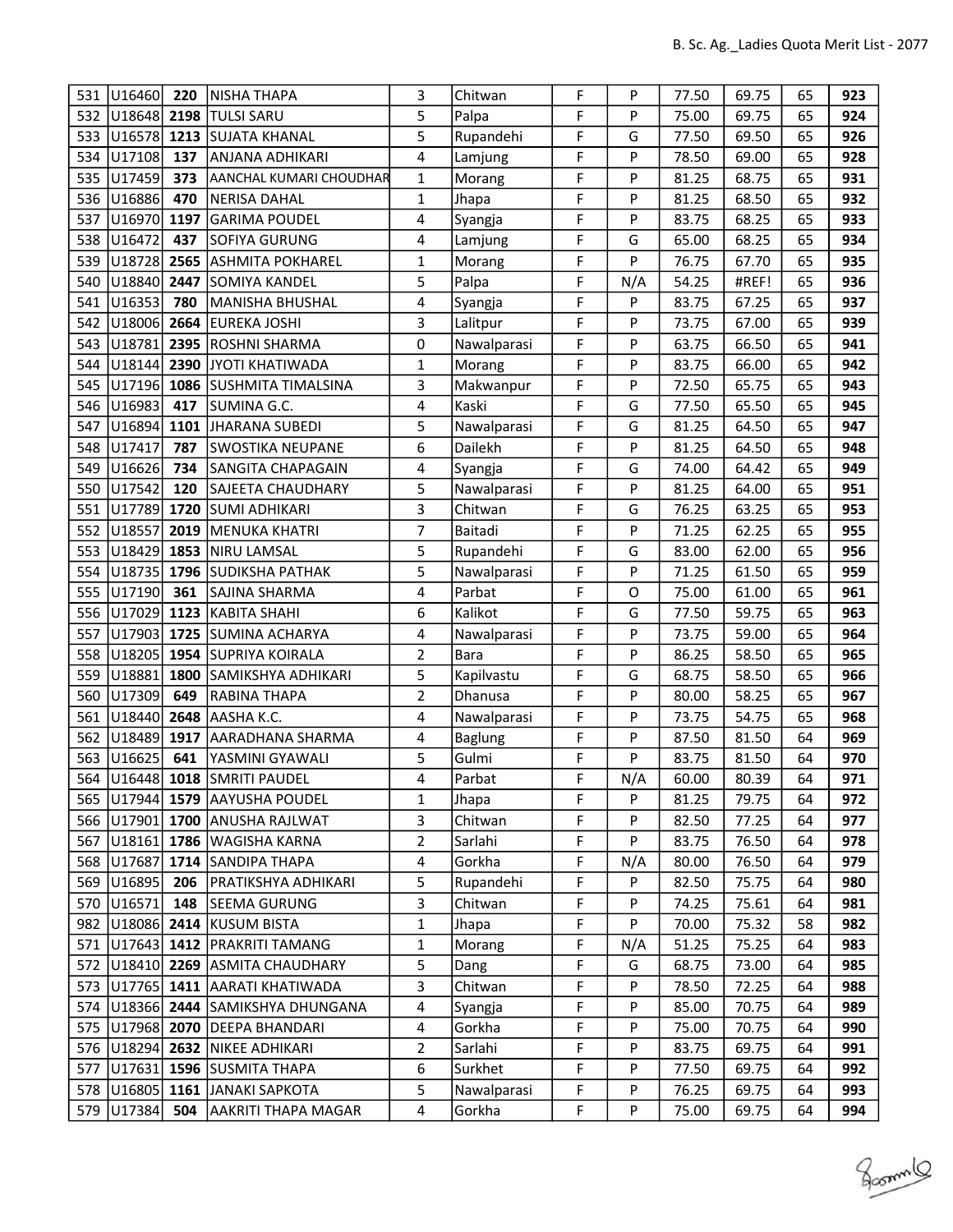| 580 | U18490              |      | 2543 PRATIKSHYA BHUSAL                    | 5                       | Rupandehi      | F | P   | 82.50 | 69.00 | 64 | 995  |
|-----|---------------------|------|-------------------------------------------|-------------------------|----------------|---|-----|-------|-------|----|------|
| 581 | U16731              | 110  | RASHMI SHRESTHA                           | 4                       | Lamjung        | F | P   | 75.00 | 69.00 | 64 | 996  |
| 582 | U18556 1792         |      | KANCHAN BASHYAL                           | 5                       | Rupandehi      | F | P   | 77.50 | 68.25 | 64 | 997  |
| 583 | U17401              | 594  | SABINA NEUPANE                            | 4                       | Parbat         | F | P   | 70.00 | 68.25 | 64 | 999  |
| 584 | U17847              | 1346 | <b>ANJELA BISHWAS</b>                     | 1                       | Morang         | F | P   | 83.75 | 67.25 | 64 | 1001 |
| 585 | U17188              | 1239 | lanisa kandel                             | 3                       | Chitwan        | F | P   | 76.25 | 67.25 | 64 | 1002 |
| 586 | U18499              | 2301 | PURNIKA POUDEL                            | 5                       | Nawalparasi    | F | P   | 73.75 | 67.25 | 64 | 1003 |
| 587 | U17802              | 1686 | PRATIKSHA ANGDEMBE                        | 1                       | Jhapa          | F | P   | 76.25 | 67.00 | 64 | 1004 |
| 588 | U18873              | 1998 | <b>ALISHA KANDEL</b>                      | 3                       | Chitwan        | F | P   | 68.75 | 66.75 | 64 | 1005 |
| 589 | U17446              | 599  | NIKITA HIRACHAN                           | 4                       | Mustang        | F | G   | 87.00 | 66.50 | 64 | 1006 |
| 590 | U16778              | 619  | <b>BHAGAWATI SUBEDI</b>                   | 0                       | Parbat         | F | P   | 82.50 | 66.50 | 64 | 1007 |
| 591 | U16725              | 252  | <b>SWASTIKA SAPKOTA</b>                   | 4                       | Nawalparasi    | F | P   | 73.75 | 66.50 | 64 | 1008 |
| 592 | U17390              | 868  | SIMRAN GIRI                               | 5                       | Nawalparasi    | F | P   | 76.25 | 66.00 | 64 | 1009 |
| 593 | U16320              | 655  | KABINA ADHIKARI                           | 4                       | Gorkha         | F | P   | 63.75 | 66.00 | 64 | 1010 |
| 594 | U16686              | 1078 | <b>BANDANA POUDEL</b>                     | 5                       | <b>Banke</b>   | F | P   | 85.00 | 65.75 | 64 | 1011 |
| 595 | U17072              | 901  | <b>BIJAYA RAUT</b>                        | 5                       | Pyuthan        | F | P   | 70.00 | 65.75 | 64 | 1013 |
| 596 | U17473              | 1300 | NISHA GHIMIRE                             | 4                       | Nawalparasi    | F | P   | 78.50 | 64.75 | 64 | 1014 |
| 597 | U16321              | 663  | ALISHA BHANDARI                           | 3                       | Chitwan        | F | P   | 75.00 | 64.75 | 64 | 1015 |
| 598 | U18072              | 2148 | ALISHA KARKI                              | 4                       | Lamjung        | F | G   | 76.25 | 64.25 | 64 | 1016 |
| 599 | U17941              | 1656 | SANDHYA POKHAREL                          | 5                       | Palpa          | F | G   | 63.75 | 64.00 | 64 | 1018 |
| 600 | U17890              | 1691 | <b>ISTELA SHRESTHA</b>                    | 3                       | Kathmandu      | F | P   | 77.50 | 63.75 | 64 | 1019 |
| 601 | U17081              | 585  | RUBISHA KARKI                             | $\mathbf{1}$            | Jhapa          | F | P   | 83.75 | 62.75 | 64 | 1021 |
| 602 | U18857              | 2663 | SUMITRA KUMARI YADAV                      | 5                       | Banke          | F | G   | 60.00 | 62.25 | 64 | 1022 |
| 603 | U16755              | 177  | DIPIKA SAKHAKARMI                         | 3                       | Bhaktapur      | F | P   | 82.50 | 62.00 | 64 | 1023 |
| 604 | U17589              | 1465 | <b>ANJILA CHAUDHARY</b>                   | 5                       | Nawalparasi    | F | P   | 73.75 | 61.50 | 64 | 1025 |
| 605 | U16939              | 325  | SANGITA SIRMAL                            | 4                       | Gorkha         | F | G   | 63.75 | 61.50 | 64 | 1026 |
| 606 | U16438              | 485  | NABINA TAMANG                             | $\mathbf{1}$            | Udayapur       | F | P   | 72.50 | 61.25 | 64 | 1027 |
| 607 | U18331              | 2126 | <b>APSANA CHAUDHARY</b>                   | $\overline{7}$          | Kanchanpur     | F | N/A | 66.25 | 58.75 | 64 | 1030 |
| 608 | U16783              | 926  | SAMJHANA DARLAMI                          | 3                       | Makwanpur      | F | G   | 73.75 | 58.00 | 64 | 1032 |
| 609 | U17157              | 796  | <b>DEEPA PAUDEL</b>                       | 4                       | Syangja        | F | G   | 66.25 | #REF! | 64 | 1033 |
| 610 | U18786              | 2385 | HEMA BHANDARI                             | 4                       | <b>Baglung</b> | F | P   | 76.25 | 56.75 | 64 | 1034 |
| 611 | U16910              | 575  | ANISHA TAMANG                             | $\mathbf{1}$            | Jhapa          | F | P   | 75.00 | 54.75 | 64 | 1035 |
| 612 | U17201              | 1203 | JENISHA NIROULA                           | 1                       | Sunsari        | F | P   | 72.50 | 54.00 | 64 | 1037 |
|     |                     |      | 613 U17989 2062 PARBATI THARU             | 5                       | <b>Bardiya</b> | F | G   | 58.75 | 84.94 | 63 | 1040 |
|     | 614 U17397          | 605  | <b>SUMINA THAPA MAGAR</b>                 | 3                       | Dhading        | F | P   | 87.50 | 79.75 | 63 | 1044 |
|     | 615   U18240   2398 |      | <b>BIBITA ARYAL</b>                       | 5                       | Gulmi          | F | P   | 82.50 | 79.00 | 63 | 1045 |
|     | 616 U16371          | 131  | <b>PUNAM CHAUDHARY</b>                    | $\overline{\mathbf{c}}$ | Bara           | F | P   | 82.50 | 74.50 | 63 | 1047 |
| 617 | U16520              | 592  | PRASUNA ADHIKARI                          | 0                       | Tanahun        | F | P   | 83.75 | 73.25 | 63 | 1048 |
|     | 618 U17327          | 648  | <b>ASMITA DHAKAL</b>                      | 4                       | Nawalparasi    | F | P   | 82.50 | 73.25 | 63 | 1049 |
|     | 619 U16419 1085     |      | SUSMITA SHANKHI                           | 4                       | Tanahun        | F | G   | 80.00 | 72.75 | 63 | 1050 |
|     | 620 U16963          | 216  | <b>BIBITA KANDEL</b>                      | 4                       | Kaski          | F | G   | 82.50 | 72.25 | 63 | 1051 |
|     | 621 U18653          |      | 1971 ASMITA SATYAL                        | 3                       | Kavrepalanchol | F | P   | 82.50 | 72.25 | 63 | 1052 |
|     | 622 U16829 1299     |      | NAMRATA PARIYAR                           | 4                       | Kaski          | F | P   | 80.00 | 72.25 | 63 | 1054 |
|     | 623 U16996          | 652  | <b>SUSHMA KARKI</b>                       | 1                       | Sankhuwasabh   | F | G   | 72.50 | 71.75 | 63 | 1055 |
| 624 |                     |      | U17106 1298 SONIYA DHAKAL                 | 4                       | Kaski          | F | P   | 80.00 | 71.00 | 63 | 1058 |
|     |                     |      | 625   U17635   1719   NITI SHARMA GHIMIRE | $\pmb{0}$               | Tanahun        | F | P   | 80.00 | 70.25 | 63 | 1059 |
|     | 626 U16977          |      | 1099  PURNIKA PANDEY                      | 5                       | Rupandehi      | F | P   | 81.25 | 69.75 | 63 | 1060 |
| 627 |                     |      | U18060 1806 SHUBARSHA LAMICHHANE          | 0                       | Gorkha         | F | P   | 81.25 | 69.00 | 63 | 1062 |
| 628 | $ U17565 $ 1358     |      | <b>INITA DHUNGANA</b>                     | 1                       | Jhapa          | F | P   | 71.25 | 68.75 | 63 | 1064 |
|     | 629 U18443          |      | 2253 SARITA POKHREL                       | 4                       | Nawalparasi    | F | P   | 82.50 | 68.25 | 63 | 1065 |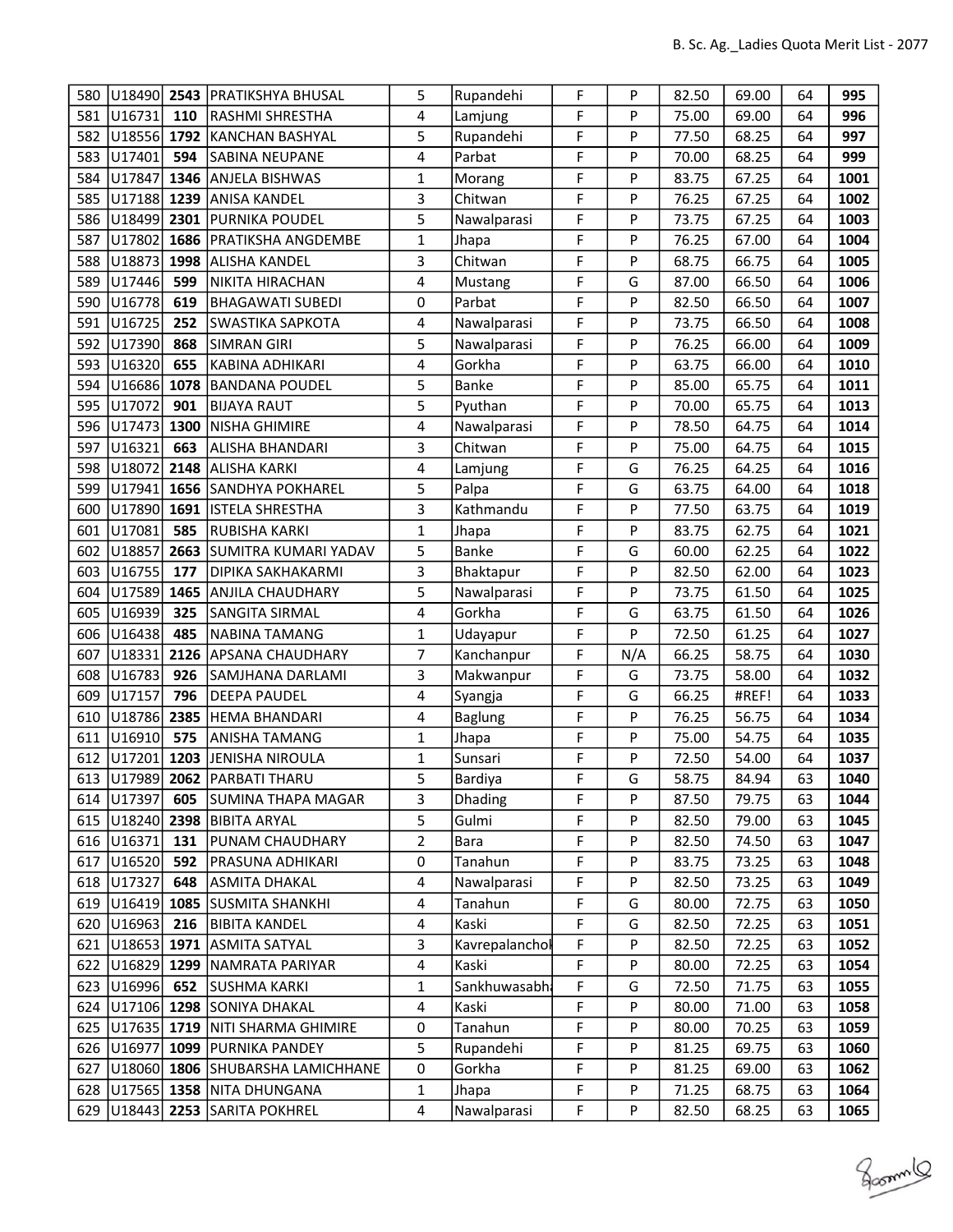| 630 |                    |      | U18542 2411 SONISHA GAUTAM            | 3                       | Chitwan        | F | P   | 80.00 | 68.25 | 63 | 1067 |
|-----|--------------------|------|---------------------------------------|-------------------------|----------------|---|-----|-------|-------|----|------|
| 631 | U16680             | 579  | YASHODA NIROULA                       | $\mathbf{1}$            | Morang         | F | P   | 85.00 | 68.00 | 63 | 1069 |
| 632 | $U17810$ 1661      |      | NEHA SHRESTHA                         | 3                       | Chitwan        | F | P   | 72.50 | 68.00 | 63 | 1070 |
| 633 | U17880             |      | <b>1431 SHARIKA GIRI</b>              | 4                       | Tanahun        | F | G   | 84.00 | 67.25 | 63 | 1071 |
| 634 | U18549             |      | 1812 YOJANA BHATTARAI                 | $\mathbf{1}$            | Jhapa          | F | P   | 78.50 | 67.00 | 63 | 1074 |
| 635 | U17086             | 443  | NISHA BHUSAL                          | $\overline{\mathbf{4}}$ | Parbat         | F | G   | 78.50 | 66.50 | 63 | 1075 |
| 636 | U17202             | 779  | <b>AARATI LAMICHHANE</b>              | 3                       | Bhaktapur      | F | P   | 76.25 | 66.25 | 63 | 1076 |
| 637 | U18897             | 2463 | KRISTINA KARKI                        | $\mathbf{1}$            | Jhapa          | F | P   | 81.25 | 65.75 | 63 | 1077 |
| 638 | U18903             | 2449 | MELINA KARKI                          | 3                       | Dolakha        | F | P   | 81.25 | 65.50 | 63 | 1079 |
| 639 | U18819             |      | 2192 SUSHMA KUMARI YADAV              | $\mathbf{1}$            | Sunsari        | F | P   | 77.50 | 65.25 | 63 | 1080 |
| 640 | U17147             | 708  | <b>BHAROSHA BHATTARAI</b>             | 3                       | Kathmandu      | F | P   | 81.25 | 64.50 | 63 | 1084 |
| 641 | U17576             | 1463 | NIRJALA PRAJAPATI                     | 3                       | Bhaktapur      | F | P   | 81.25 | 64.00 | 63 | 1086 |
| 642 | U18812             |      | 2214 AASTHA KARKI                     | 5                       | Rupandehi      | F | P   | 80.00 | 64.00 | 63 | 1087 |
| 643 |                    |      | U17764 1476 ELISHA TIWARI             | 4                       | Kaski          | F | O   | 80.00 | 64.00 | 63 | 1088 |
| 644 | U18079             | 2571 | <b>SRISHTI POKHREL</b>                | 5                       | Pyuthan        | F | P   | 78.50 | 64.00 | 63 | 1089 |
| 645 | U17858 1563        |      | <b>ANUSHKA THAPA</b>                  | 4                       | Kaski          | F | P   | 77.50 | 64.00 | 63 | 1090 |
| 646 | U18667             | 2568 | NILISHA DHUNGEL                       | 3                       | Makwanpur      | F | N/A | 65.00 | 63.75 | 63 | 1091 |
| 647 | U18109             | 2489 | KUSUM SAPKOTA                         | 4                       | Syangja        | F | N/A | 72.50 | 63.25 | 63 | 1092 |
| 648 | U18325             | 2707 | JASMINE LAMA                          | 3                       | Chitwan        | F | P   | 65.00 | 62.75 | 63 | 1094 |
| 649 | U <sub>18551</sub> | 2498 | <b>RIYA GHALE</b>                     | 3                       | Chitwan        | F | P   | 80.00 | 62.25 | 63 | 1095 |
| 650 | U16335             | 886  | AARTI SAH                             | $\overline{2}$          | Siraha         | F | G   | 61.25 | 62.25 | 63 | 1097 |
| 651 | U18663             | 2357 | <b>PUJA RANA</b>                      | 5                       | Palpa          | F | P   | 86.00 | 60.75 | 63 | 1100 |
| 652 | U17685             |      | 1532 MAMATA LAMICHHANE                | 4                       | Gorkha         | F | P   | 67.50 | 60.75 | 63 | 1101 |
| 653 | U16876             | 1167 | NIKITA DHAKAL                         | 4                       | Gorkha         | F | P   | 73.75 | 60.50 | 63 | 1102 |
| 654 | U18250             | 2040 | ADITI ADHIKARI                        | 4                       | Lamjung        | F | P   | 83.75 | 58.00 | 63 | 1107 |
| 655 | U18723             | 2058 | <b>PUJA PANDEY</b>                    | 3                       | Chitwan        | F | P   | 73.75 | 57.25 | 63 | 1108 |
| 656 | U18253             |      | 2166   PRAKRITI SHRESTHA              | 4                       | Tanahun        | F | G   | 75.00 | 56.00 | 63 | 1110 |
| 657 | U18628             | 1775 | <b>SUNITA DHAMALA</b>                 | $\mathbf{1}$            | Okhaldhunga    | F | P   | 78.50 | 55.50 | 63 | 1111 |
| 658 | U16360             | 948  | <b>ASHMITA CHAUDHARY</b>              | $\mathbf{1}$            | Sunsari        | F | P   | 71.25 | 54.75 | 63 | 1112 |
| 659 | U18533             | 2191 | <b>BIBIKA ACHARYA</b>                 | 4                       | Nawalparasi    | F | G   | 61.25 | 54.25 | 63 | 1113 |
| 660 | U18467             | 1848 | <b>PUSHP BIKRAM SHAH</b>              | 7                       | Kailali        | F | G   | 62.50 | 54.00 | 63 | 1114 |
| 661 | U18564             |      | 1958 SANJITA CHAUDHARY                | $\overline{7}$          | Kailali        | F | G   | 68.75 | 53.50 | 63 | 1115 |
| 662 | U18245             | 2036 | <b>BHIMADEVI SHRESTHA</b>             | 3                       | Sindhuli       | F | G   | 66.25 | 82.20 | 62 | 1117 |
|     |                    |      | 663 U16660 1149 BINIKA SHRESTHA       | 0                       | Gorkha         | F | Ρ   | 87.50 | 79.00 | 62 | 1118 |
|     |                    |      | 664   U17627   1561   SHRADDHA BHUSAL | 5                       | Nawalparasi    | F | P   | 82.50 | 76.25 | 62 | 1119 |
| 665 | U16758             | 357  | SAMIKSHYA GHIMIRE                     | 5                       | Arghakhanchi   | F | G   | 77.50 | 75.75 | 62 | 1120 |
| 666 | U17238             | 867  | KARISHMA KHATRI                       | 5                       | Rupandehi      | F | P   | 71.25 | 75.75 | 62 | 1121 |
| 667 | U17816             | 1373 | AAKRITI ADHIKARI                      | 3                       | Chitwan        | F | P   | 85.00 | 74.00 | 62 | 1125 |
| 668 | U18538             | 2286 | <b>PREETY KUMARI SAHA</b>             | 2                       | Dhanusa        | F | P   | 83.75 | 73.25 | 62 | 1126 |
| 669 | U16654             | 376  | NABINA GYAWALI                        | 5                       | Gulmi          | F | P   | 80.00 | 73.25 | 62 | 1127 |
| 670 | U18270             | 2518 | <b>PUJA KANDEL</b>                    | $\overline{7}$          | Kailali        | F | P   | 60.00 | 72.25 | 62 | 1128 |
| 671 | U18203             |      | 2361 SONIKA THAPA                     | 4                       | Lamjung        | F | G   | 70.00 | 72.00 | 62 | 1129 |
| 672 | U16730             | 749  | SUNITA SAPKOTA                        | 4                       | Parbat         | F | N/A | 81.25 | 71.50 | 62 | 1130 |
| 673 | U17098             | 738  | KALPANA PAUDEL                        | 4                       | Nawalparasi    | F | P   | 77.50 | 71.50 | 62 | 1131 |
| 674 | U16535             | 388  | <b>DIPIKA KHATIWADA</b>               | 3                       | Chitwan        | F | P   | 72.50 | 71.50 | 62 | 1132 |
| 675 | U16981             | 126  | <b>JANUKA GHIMIRE</b>                 | 3                       | Kavrepalanchol | F | G   | 84.00 | 70.75 | 62 | 1133 |
|     | 676 U16567         | 450  | <b>OJASHWI GHIMIRE</b>                | 3                       | Lalitpur       | F | P   | 87.50 | 70.25 | 62 | 1134 |
| 677 | U18338             | 2525 | PRATIKSHA TIMSINA                     | 4                       | Kaski          | F | P   | 81.25 | 69.75 | 62 | 1137 |
| 678 | U16713             | 237  | SEEMA SAPKOTA                         | 4                       | Tanahun        | F | G   | 82.50 | 69.00 | 62 | 1140 |
| 679 | U18011             | 2290 | <b>DIBYA RANABHAT</b>                 | $\pmb{0}$               | Kaski          | F | P   | 70.00 | 69.00 | 62 | 1142 |

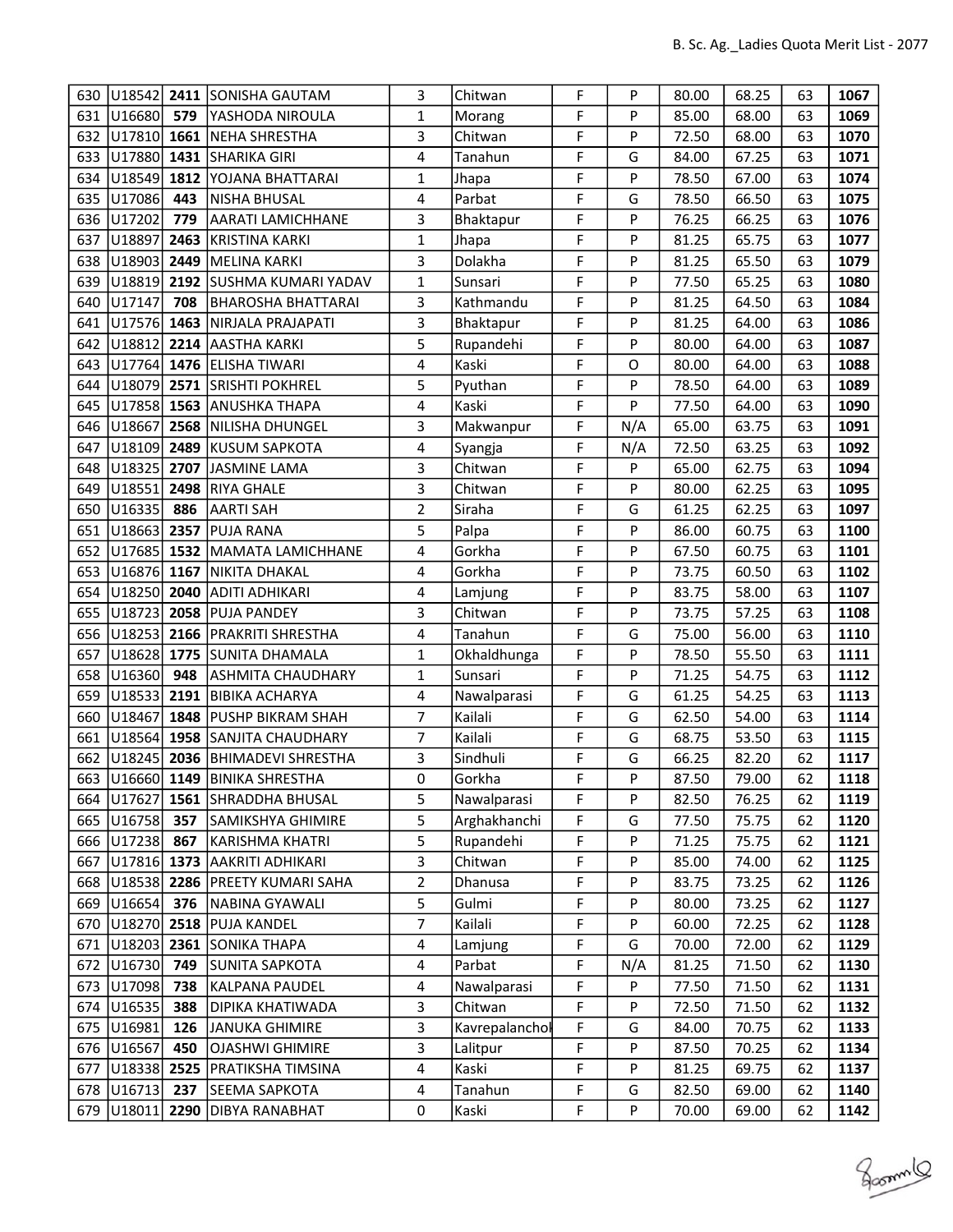| 680 | U16896 1060             |      | <b>SURAKSHYA PANDEY</b>                | 4              | Syangja        | F | P   | 81.25 | 68.75 | 62 | 1143 |
|-----|-------------------------|------|----------------------------------------|----------------|----------------|---|-----|-------|-------|----|------|
| 681 | U16862                  | 451  | KARINA NEUPANE                         | 4              | Kaski          | F | P   | 85.00 | 68.25 | 62 | 1144 |
| 682 | U18835                  | 1857 | JYOTI SARKI                            | 4              | Lamjung        | F | P   | 75.00 | 68.25 | 62 | 1146 |
| 683 | U16513                  | 609  | JYOTI KUMARI SAH                       | $\overline{2}$ | Dhanusa        | F | G   | 67.50 | 68.25 | 62 | 1148 |
| 684 | U18157                  | 2010 | JYOTSHNYA POKHAREL                     | $\mathbf{1}$   | Morang         | F | P   | 67.50 | 68.25 | 62 | 1149 |
| 685 | U17003                  | 891  | <b>SUSMITA GIRI</b>                    | 4              | Gorkha         | F | P   | 82.50 | 66.50 | 62 | 1153 |
| 686 | U17218 1236             |      | NEHA GAIDA SUDI                        | $\overline{2}$ | Siraha         | F | P   | 72.50 | 66.50 | 62 | 1154 |
| 687 |                         |      | U18026 1981 BINITA KARKI               | 3              | Ramechhap      | F | P   | 77.50 | 66.25 | 62 | 1155 |
| 688 | U18305                  |      | 2261 SABINA RAUT                       | $\mathbf{1}$   | Udayapur       | F | G   | 75.00 | 66.00 | 62 | 1156 |
| 689 | U18818                  | 2059 | <b>DIKSHYA RANABHAT</b>                | 3              | Chitwan        | F | G   | 78.50 | 65.75 | 62 | 1157 |
| 690 | U17474                  |      | 1143 ANJILA MARASINI                   | 5              | Rupandehi      | F | G   | 77.50 | 65.75 | 62 | 1158 |
| 691 | U17640 1544             |      | ANIMA ADHIKARI                         | 3              | Chitwan        | F | P   | 82.50 | 64.75 | 62 | 1159 |
| 692 |                         |      | U16653 1091 SARITA NEPALI              | 4              | Baglung        | F | P   | 71.25 | 64.75 | 62 | 1160 |
| 693 | U17992                  | 2655 | <b>RITU ARYAL</b>                      | 5              | Pyuthan        | F | N/A | 70.00 | 64.50 | 62 | 1161 |
| 694 | U16711                  | 521  | <b>ISHA PANDEY</b>                     | 5              | Pyuthan        | F | P   | 82.50 | 64.00 | 62 | 1162 |
| 695 | U18856 2557             |      | <b>BHAWANA RAI</b>                     | $\mathbf{1}$   | Morang         | F | G   | 76.25 | 64.00 | 62 | 1163 |
| 696 | U <sub>18486</sub> 1861 |      | JONNY ADHIKARI                         | 3              | Nuwakot        | F | G   | 73.75 | 64.00 | 62 | 1164 |
| 697 | U17009                  | 703  | SWASTIKA POUDEL                        | 3              | Chitwan        | F | G   | 72.50 | 64.00 | 62 | 1165 |
| 698 | U16936                  | 889  | MAMATA SHARMA WAGLE                    | 4              | Nawalparasi    | F | P   | 70.00 | 64.00 | 62 | 1166 |
| 699 | U18893                  | 2004 | <b>SHAIBI SHAHI</b>                    | 4              | Tanahun        | F | G   | 66.25 | 64.00 | 62 | 1168 |
| 700 | U17707                  | 1487 | ALISHA PUN MAGAR                       | 4              | Baglung        | F | P   | 85.00 | 63.75 | 62 | 1169 |
| 701 | U18872                  | 2109 | AJINA KUMARI MAHATO                    | 3              | Chitwan        | F | P   | 80.00 | 63.50 | 62 | 1172 |
| 702 | U18855                  | 2609 | <b>BANDANA SIGDEL</b>                  | 3              | Chitwan        | F | P   | 78.50 | 63.25 | 62 | 1173 |
| 703 | U16482                  | 967  | <b>AMISHA POUDEL</b>                   | 5              | Pyuthan        | F | P   | 71.25 | 63.25 | 62 | 1176 |
| 704 | U17799                  | 1375 | <b>BIPISHA SHARMA</b>                  | 4              | Parbat         | F | N/A | 70.00 | 63.25 | 62 | 1177 |
| 705 | U17199                  | 200  | NIKITA GHIMIRE                         | $\mathbf{1}$   | Morang         | F | G   | 67.50 | 62.00 | 62 | 1180 |
| 706 | U17080                  | 276  | <b>SUSMA THAPA</b>                     | 4              | Nawalparasi    | F | P   | 73.75 | 60.75 | 62 | 1181 |
| 707 | U18639                  | 2135 | SHIRISHA HADKHALE                      | 4              | Tanahun        | F | G   | 76.25 | 60.50 | 62 | 1182 |
| 708 | U17348                  | 614  | <b>DEEPEEKA BARAL</b>                  | 3              | Chitwan        | F | G   | 72.50 | 59.75 | 62 | 1184 |
| 709 | U17010                  | 996  | ABINA POUDEL                           | 4              | Lamjung        | F | P   | 73.75 | 59.50 | 62 | 1186 |
| 710 | U18895                  | 2496 | <b>SUSHILA CHAUDHARY</b>               | 5              | Nawalparasi    | F | P   | 76.25 | 57.25 | 62 | 1191 |
| 711 | U17844                  | 1660 | <b>RANJITA CHAUDHARY</b>               | $\overline{7}$ | Kailali        | F | G   | 67.50 | #REF! | 62 | 1193 |
| 712 | U16815                  | 431  | SHRIJANA THAPA                         | 5              | Palpa          | F | G   | 71.25 | 56.25 | 62 | 1194 |
|     | 713 U16727              | 512  | SHARADA KUMARI CHAUDHAR                | 7              | Kailali        | F | Ρ   | 68.75 | 55.75 | 62 | 1195 |
|     |                         |      | 714   U18498   2373   MERISHA BHANDARI | 3              | Makwanpur      | F | P   | 68.75 | 53.75 | 62 | 1196 |
|     |                         |      | 715   U18226   2509   AAYUSHMA SAPKOTA | 3              | Chitwan        | F | N/A | 65.00 | 53.25 | 62 | 1197 |
|     | 716 U18783              |      | 2466   MAMATA THAPA                    | 4              | Myagdi         | F | P   | 65.00 | 53.25 | 62 | 1198 |
| 717 | U18281 2277             |      | <b>PUJA SHRESTHA</b>                   | 3              | Dhading        | F | G   | 68.88 | 86.75 | 61 | 1200 |
|     | 718   U16750            | 653  | KRITI BHATT                            | 7              | Kanchanpur     | F | O   | 71.25 | 83.65 | 61 | 1201 |
|     | 719 U18137              |      | 2335 SHRABYA RAI                       | $\mathbf{1}$   | Khotang        | F | G   | 76.50 | 76.55 | 61 | 1204 |
| 720 |                         |      | U17414 1292 SUMITRA BHURTEL            | 5              | Rupandehi      | F | P   | 77.50 | 76.50 | 61 | 1205 |
| 721 | U18373                  |      | 2111   DIPA RIJAL                      | 4              | Parbat         | F | G   | 85.00 | 74.00 | 61 | 1206 |
| 722 | U16497                  |      | 1257 YASHODA GAIRE                     | 5              | Gulmi          | F | O   | 81.25 | 74.00 | 61 | 1208 |
| 723 | U17517                  | 626  | <b>BIRJI CHAUDHARY</b>                 | 7              | Kailali        | F | G   | 51.25 | 73.63 | 61 | 1209 |
| 724 | U16976                  | 517  | KARINA MAGAR                           | $\mathbf{1}$   | Okhaldhunga    | F | G   | 73.75 | 72.75 | 61 | 1210 |
| 725 | U17541                  | 1333 | SAHARA SAPKOTA                         | 3              | Kavrepalanchol | F | P   | 76.25 | 71.75 | 61 | 1212 |
|     | 726 U17465              | 580  | <b>BIBISHA ITANI</b>                   | 3              | <b>Dhading</b> | F | P   | 81.25 | 71.50 | 61 | 1213 |
| 727 | U17667                  | 1479 | APEKSHA BASNET                         | $\mathbf{1}$   | Morang         | F | P   | 77.50 | 71.50 | 61 | 1214 |
| 728 | U17507                  | 582  | LAXMI PAUDEL                           | 5              | Arghakhanchi   | F | G   | 73.75 | 69.00 | 61 | 1218 |
| 729 | U18266                  |      | 2511 ROJU KARKI                        | $\overline{7}$ | Kanchanpur     | F | P   | 77.50 | 66.75 | 61 | 1222 |

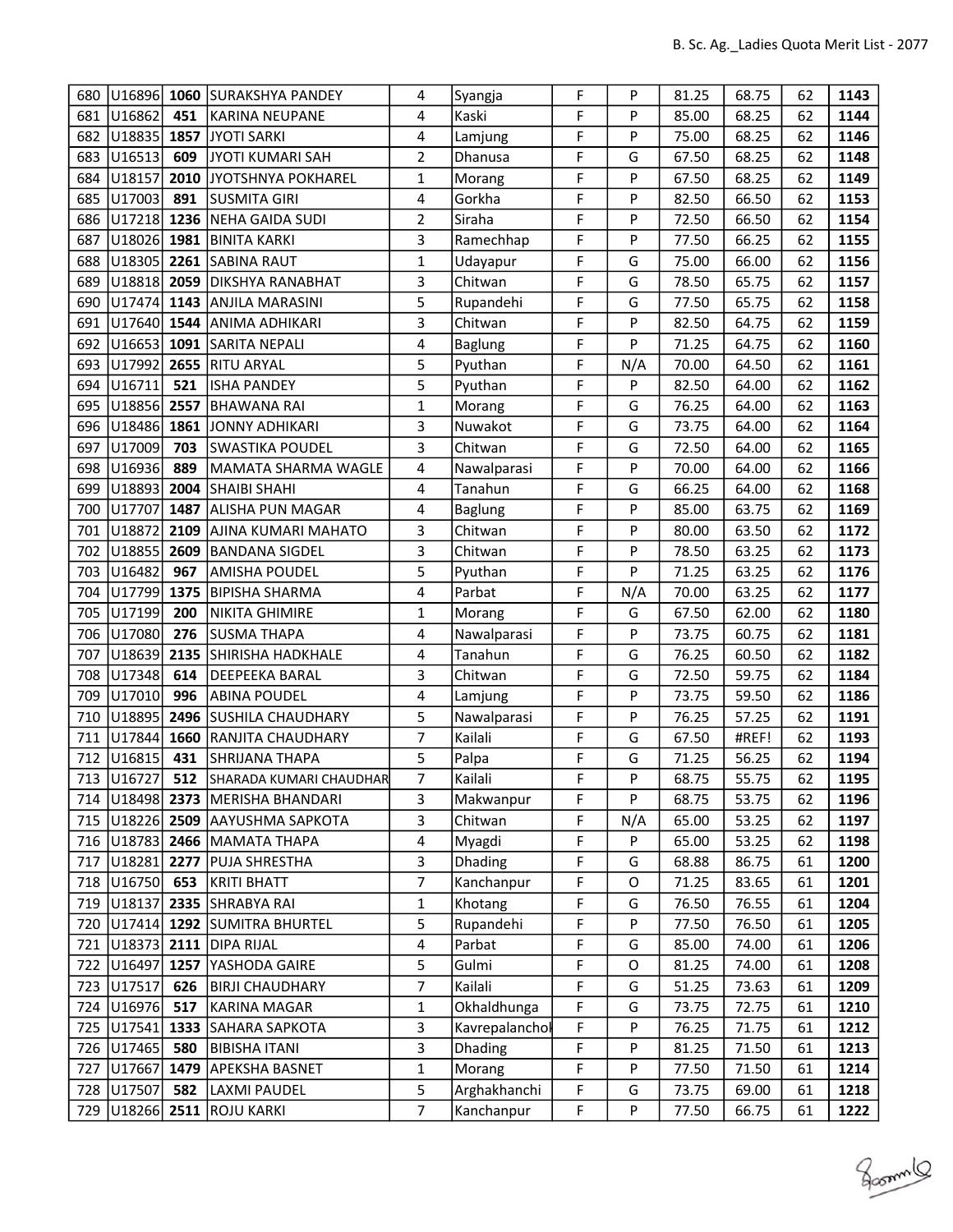| 730 | U18279        | 2513 | <b>RESMALIN KHADKA</b>     | 1            | Udayapur    | F | P   | 73.75 | 66.75 | 61 | 1223 |
|-----|---------------|------|----------------------------|--------------|-------------|---|-----|-------|-------|----|------|
| 731 | $U16348$ 1021 |      | <b>PREKSHYA KC</b>         | 5            | Palpa       | F | P   | 78.50 | 66.50 | 61 | 1225 |
| 732 | U18275        | 2642 | <b>AKRITI KHANIYA</b>      | 4            | Lamjung     | F | N/A | 76.25 | 65.25 | 61 | 1227 |
| 733 | U17538        | 1163 | <b>AASTHA POUDEL</b>       | 5            | Kapilvastu  | F | P   | 85.00 | 64.75 | 61 | 1228 |
| 734 | U18829        | 2653 | <b>INDU PANTHI</b>         | 5            | Gulmi       | F | P   | 76.25 | 64.75 | 61 | 1229 |
| 735 | U16397        | 331  | SUWANEE SHRESTHA           | 3            | Chitwan     | F | P   | 75.00 | 64.75 | 61 | 1230 |
| 736 | U18041        | 2700 | RASHMI SHRESTHA            | 4            | Lamjung     | F | G   | 68.75 | 64.75 | 61 | 1231 |
| 737 | U16481        | 654  | <b>INDRA PAUDEL</b>        | 4            | Syangja     | F | G   | 75.00 | 64.50 | 61 | 1232 |
| 738 | U17697        | 1627 | <b>ANIKA GURUNG</b>        | 3            | Chitwan     | F | P   | 80.00 | 64.00 | 61 | 1234 |
| 739 | U17673        | 1486 | SAMIKSHYA BUDHATHOKI       | 5            | Nawalparasi | F | P   | 80.00 | 64.00 | 61 | 1235 |
| 740 | U16905        | 320  | <b>ASTHA POKHREL</b>       | 5            | Kapilvastu  | F | P   | 77.50 | 64.00 | 61 | 1236 |
| 741 | U18866        | 2015 | BIDDHYA KUMARI BASHYAL     | 5            | Palpa       | F | N/A | 70.00 | 63.25 | 61 | 1238 |
| 742 | U16825        | 818  | LILAWATI SHARMA            | 5            | Bardiya     | F | G   | 62.50 | 63.25 | 61 | 1239 |
| 743 | U18767        | 2366 | SARASWATI THAKURATHI       | 7            | Dadeldhura  | F | G   | 74.00 | 62.75 | 61 | 1240 |
| 744 | U16568        | 1232 | <b>SUJATA YADAV</b>        | 0            | Siraha      | F | P   | 77.50 | 62.25 | 61 | 1242 |
| 745 | U18186        | 2510 | <b>ROJINA SHRESTHA</b>     | 3            | Chitwan     | F | P   | 76.25 | 62.25 | 61 | 1243 |
| 746 | U17369        | 338  | KANCHAN GAUTAM             | $\mathbf{1}$ | Morang      | F | P   | 78.50 | 62.00 | 61 | 1244 |
| 747 | U18534        | 2043 | SABITA ACHARYA             | 4            | Nawalparasi | F | G   | 68.75 | 61.50 | 61 | 1247 |
| 748 | U17630        | 1447 | <b>RELINA THARU</b>        | 5            | Bardiya     | F | P   | 82.50 | 60.75 | 61 | 1250 |
| 749 | U17276 1165   |      | PRERANA BISHWAKARMA        | 3            | Chitwan     | F | G   | 76.25 | 60.75 | 61 | 1251 |
| 750 | U18401        | 2178 | <b>SABINA KUMAL</b>        | 4            | Nawalparasi | F | G   | 68.75 | 60.75 | 61 | 1253 |
| 751 | U16456 1031   |      | <b>PUSPA SINGH</b>         | 5            | Banke       | F | P   | 82.50 | 60.50 | 61 | 1254 |
| 752 | U17826 1439   |      | <b>PRATISTHA BHATTARAI</b> | 4            | Kaski       | F | P   | 76.25 | 60.50 | 61 | 1255 |
| 753 | U17597        | 1592 | RISHIKA LAMICHHANE         | 4            | Syangja     | F | P   | 73.75 | 60.50 | 61 | 1256 |
| 754 | U17611        | 1689 | <b>BABITA BHATTARAI</b>    | 5            | Rupandehi   | F | G   | 76.25 | 60.25 | 61 | 1258 |
| 755 | U17175        | 235  | <b>ASMITA KHANAL</b>       | 7            | Kailali     | F | P   | 61.25 | 59.50 | 61 | 1262 |
| 756 | U17725        | 1729 | ASHMA CHAUHAN              | 3            | Ramechhap   | F | P   | 70.00 | 58.75 | 61 | 1265 |
| 757 | U17712        | 1461 | <b>SUGAM PAUDEL</b>        | 4            | Nawalparasi | F | P   | 72.50 | 54.75 | 61 | 1269 |
| 758 | U17396        | 280  | <b>ANJITA MANDAL</b>       | 2            | Dhanusa     | F | N/A | 73.75 | 53.50 | 61 | 1270 |
| 759 | U17735        | 1616 | <b>ANISHA PANDEY</b>       | 4            | Lamjung     | F | G   | 66.25 | 52.25 | 61 | 1271 |
| 760 | U18361        | 2409 | <b>SUJATA SHRESTHA</b>     | 3            | Sindhuli    | F | P   | 82.50 | 80.24 | 60 | 1272 |
| 761 | U17526        | 160  | SIRJANA LAMICHHANE         | 6            | Surkhet     | F | P   | 67.50 | 79.92 | 60 | 1273 |
| 762 | U17520        | 171  | <b>DRISHTI RAYAMAJHI</b>   | 4            | Baglung     | F | O   | 78.50 | 79.75 | 60 | 1274 |
|     | 763 U17383    | 544  | <b>TANNU BHATTA</b>        | 7            | Dadeldhura  | F | P   | 72.50 | 78.75 | 60 | 1276 |
|     | 764   U18273  |      | 2507 SUBEKSHYA PARAJULI    | 5            | Rupandehi   | F | P   | 87.50 | 78.25 | 60 | 1277 |
| 765 | U16330        | 814  | NISHA SHAHI                | 6            | Humla       | F | P   | 70.00 | 77.29 | 60 | 1280 |
| 766 | U18262        |      | 2152 ANUPAMA SHARMA        | 2            | Mahottari   | F | P   | 65.88 | 75.80 | 60 | 1282 |
| 767 | U16917        | 281  | <b>RASHMI CHAUDHARY</b>    | 2            | Siraha      | F | P   | 81.25 | 74.75 | 60 | 1283 |
| 768 | U18218        | 2454 | <b>BINITA SHRESTHA</b>     | 3            | Sindhuli    | F | N/A | 83.75 | 73.25 | 60 | 1284 |
| 769 | U17879        |      | 1692 AAISHA DEVKOTA        | $\pmb{0}$    | Sarlahi     | F | P   | 85.00 | 72.25 | 60 | 1285 |
| 770 | U16589        | 875  | ANUPA ADHIKARI             | $\pmb{0}$    | Gorkha      | F | P   | 70.00 | 72.25 | 60 | 1289 |
| 771 | U17341        | 932  | SHOVA KOIRALA              | 5            | Palpa       | F | G   | 60.50 | 72.08 | 60 | 1290 |
| 772 | U18668        |      | 1845 SUSHMITA GURUNG       | 4            | Tanahun     | F | P   | 86.25 | 71.75 | 60 | 1291 |
| 773 | U18447        | 2703 | KUSMITA CHAPKOTA KUMAL     | 4            | Nawalparasi | F | G   | 84.00 | 69.75 | 60 | 1295 |
| 774 | U17554        |      | 1152 MANIKA LAMICHHANE     | 3            | Kathmandu   | F | P   | 82.50 | 69.75 | 60 | 1296 |
| 775 | U16866        | 463  | ALISHA SIGDEL              | $\mathbf{1}$ | Morang      | F | P   | 85.00 | 69.00 | 60 | 1297 |
| 776 | U16590        | 397  | AMIRA BHATTARAI            | 5            | Rupandehi   | F | P   | 77.50 | 69.00 | 60 | 1299 |
| 777 | U18076 2054   |      | NITA CHAUDHARY             | 5            | Dang        | F | P   | 70.00 | 68.75 | 60 | 1300 |
| 778 | U17875 1350   |      | <b>PRAKRITI KADEL</b>      | 3            | Dhading     | F | P   | 80.00 | 68.50 | 60 | 1301 |
| 779 | U17949        |      | 1341   PRIYANKA KUMARI SAH | 2            | Parsa       | F | P   | 81.25 | 68.25 | 60 | 1302 |